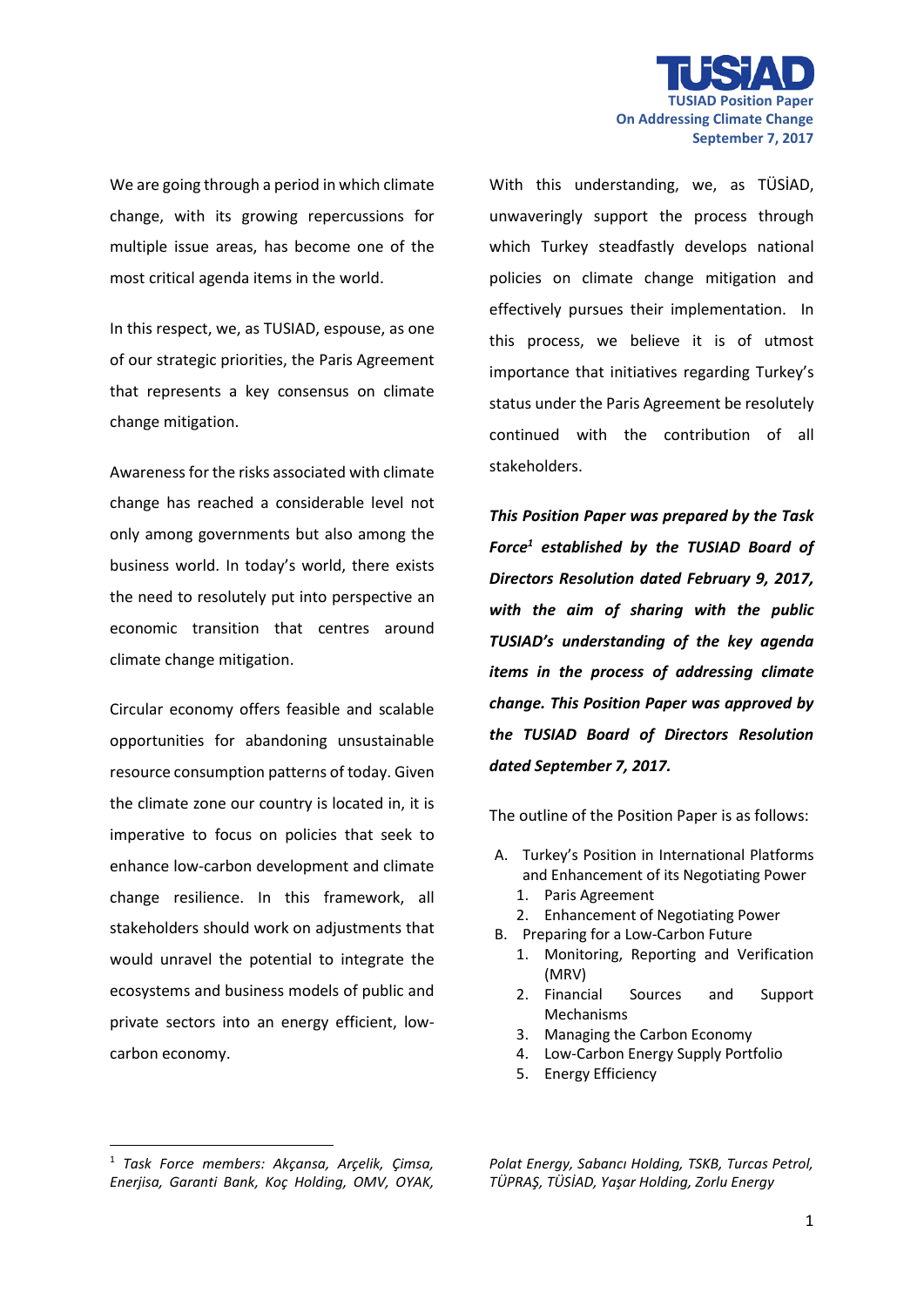# A. Turkey's Position in International Platforms and Enhancement of its Negotiating Power

### 1. Paris Agreement

The Paris Agreement marks the beginning of a new era in the international climate regime. The principal feature of this new era is the stipulation that all state parties, both developed and developing, should take measures to reduce emissions in accordance with the Agreement's principle of *"common but differentiated responsibilities and respective capabilities"*<sup>2</sup> . On the other hand, however, uncertainty still prevails under the Paris Agreement regarding the status of Turkey, a country whose special circumstances had been recognized, after long negotiations, under the UNFCCC. 3

Initiatives regarding Turkey's status under the Paris Agreement should be carried out determinedly with the contribution of all stakeholders. Moreover, Turkey should steadfastly develop, independently of the Agreement, national policies to address climate change, and implement these in an effective manner.

For the purpose of assessing the possible opportunities and risks involved for the business world, and in view of the fact that the

**.** 

Agreement serves as a reference point in the international arena and that the issue at hand bears strategic importance, development of a new communication strategy, and simultaneous execution of associated legal, technical and diplomatic processes are called for.

In the event that such international trading criteria as the adoption of a carbon limit for exported goods, product labelling and energy efficiency standards are laid down in line with the developments in the international agenda, this may have an adverse impact on the international competitiveness of the private sector, given the latter's present infrastructure<sup>4</sup>.

The Paris Agreement restructures the existing components of the global climate policy, such as mitigation, adaptation, financing, and technology, while adding new components, including loss and damage. More importantly, the Agreement signifies a transition from absolute emissions delimitation or reduction targets that were binding only for the Annex-I countries under the UNFCCC to a new cooperation system where all parties specify their own contribution to emissions reduction on the basis of their respective national circumstances. With the implementation of this new structure, a new process has thus

*<sup>2</sup> TUSIAD, "Addressing Climate Change from an Economic Policy Perspective", 2016, [http://tusiad.org/tr/yayinlar/raporlar/item/9388](http://tusiad.org/tr/yayinlar/raporlar/item/9388-ekonomi-politikalari-perspektifinden-iklim-degisikligi-ile-mucadele) [ekonomi-politikalari-perspektifinden-iklim](http://tusiad.org/tr/yayinlar/raporlar/item/9388-ekonomi-politikalari-perspektifinden-iklim-degisikligi-ile-mucadele)[degisikligi-ile-mucadele](http://tusiad.org/tr/yayinlar/raporlar/item/9388-ekonomi-politikalari-perspektifinden-iklim-degisikligi-ile-mucadele)*

*<sup>3</sup> TUSIAD, "Addressing Climate Change from an Economic Policy Perspective", 2016*

*<sup>4</sup> Ministry of Environment and Urbanization, "Final Assessment Report on International Climate Negotiations", 2017*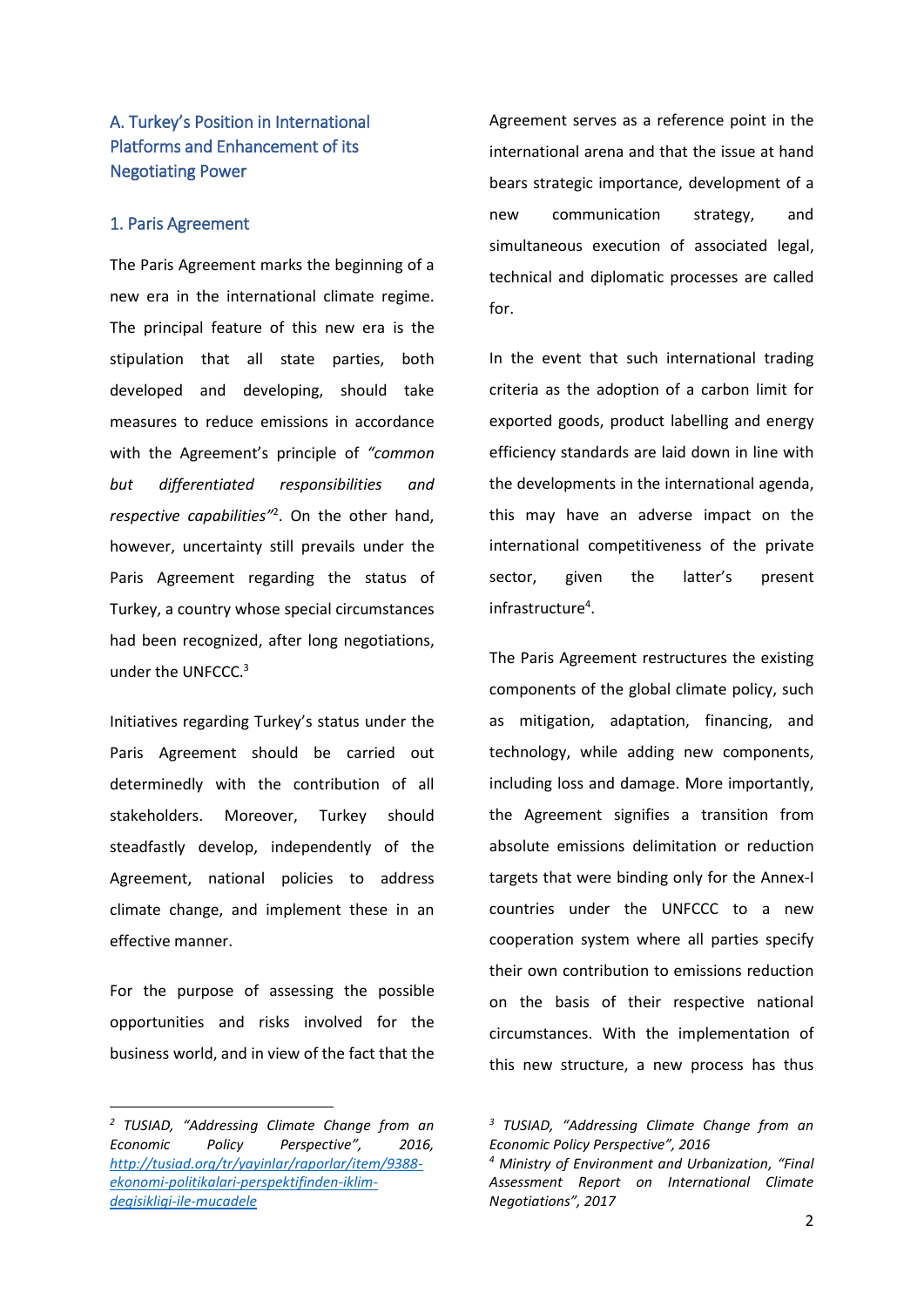been initiated to identify detailed implementing rules for ensuring the effective functioning of the system<sup>5</sup>. Undoubtedly, it is of utmost importance for Turkey to reinforce its role in the process by way of participating in the relevant negotiation mechanisms. To effectively pursue this process, Turkey should, in the first place, define independently of the Paris Agreement its post-2020 position with regard to low-carbon development, and devise strategies accordingly. Schemes for circular economy, resource efficiency and low-carbon development should be designed with the collaboration of all stakeholders, and an integrated approach should be given primacy. During these evaluation processes, growth targets should be revised, and concrete goals should be set for non-energy sectors as well.

It is deemed significant that a feasible road map and a joint scheme towards achieving sustainable development be prepared with the contribution of concerned parties, including the private sector<sup>6</sup>.

The need to harmonize national policies and practices with the "Intended Nationally Determined Contribution" document, which was submitted during the signing phase of the Paris Agreement, still persists. To improve the investment environment and the predictability of climate change policies from the private

**.** 

sector perspective, it is crucial to ensure the coherence and consistency among all relevant existing and prospective position papers, and sectoral plans and policy documents, including those (to be) submitted to international organizations. Among these documents are the Tenth Development Plan, Turkey's National Climate Change Strategy, Climate Change Action Plan, Industrial Strategy Paper, Energy Efficiency Strategy Paper, Electric Energy Market and Security of Supply Strategy Paper, and strategic plans of relevant ministries.

It is also important to conduct a thorough impact analysis on the basis of sectors and of the overall economic dynamics, and evaluate policy predictions in these areas while assessing the Paris Agreement.

Proposed policy instruments for addressing climate change and reducing emissions should secure the competitiveness of the Turkish economy and prove to be predictable. In this regard, a viable model policy set for Turkey should be built on the example of international "best" practices<sup>7</sup>.

On the other hand, effective implementation essentially requires designing of long-term and differentiated sector-based (energy, industry, transport, etc.) policies as part of the policymaking efforts to address climate change, and

*<sup>5</sup> TÜSİAD, "Addressing Climate Change from an Economic Policy Perspective", 2016*

*<sup>6</sup> TÜSİAD Opinions on the United Nations Framework Convention on Climate Change Notifications, March 9, 2017* 

*[http://tusiad.org/tr/cevre-iklim-degisikligi](http://tusiad.org/tr/cevre-iklim-degisikligi-cg/item/9635-bmi-dc-s-bildirimlerine-ilis-kin-tu-si-ad-go-ru-s-leri)[cg/item/9635-bmi-dc-s-bildirimlerine-ilis-kin-tu-si](http://tusiad.org/tr/cevre-iklim-degisikligi-cg/item/9635-bmi-dc-s-bildirimlerine-ilis-kin-tu-si-ad-go-ru-s-leri)[ad-go-ru-s-leri](http://tusiad.org/tr/cevre-iklim-degisikligi-cg/item/9635-bmi-dc-s-bildirimlerine-ilis-kin-tu-si-ad-go-ru-s-leri)*

*<sup>7</sup> TÜSİAD, "Addressing Climate Change from an Economic Policy Perspective", 2016*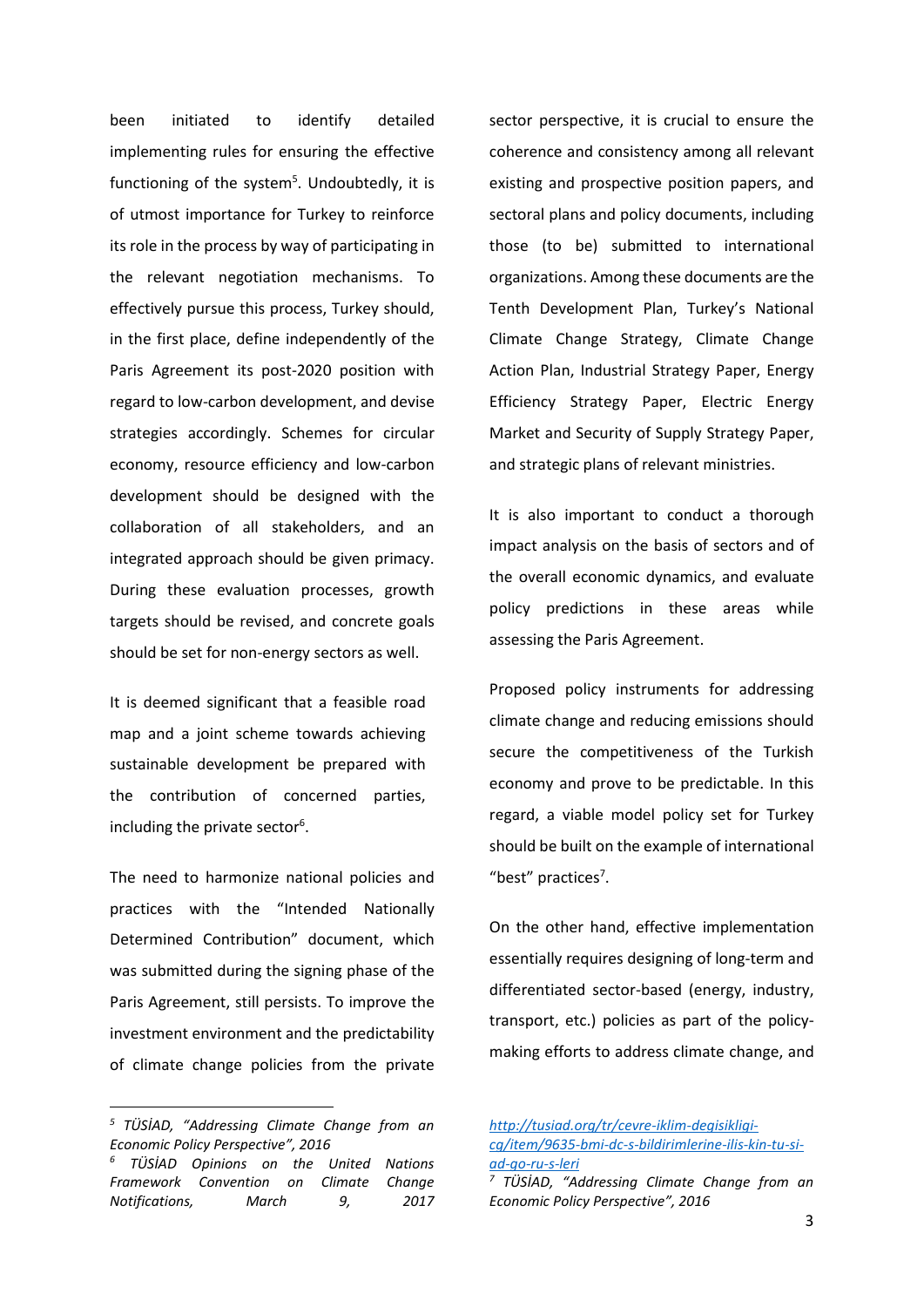transparently sharing with the relevant stakeholders the predictions pertaining to these policies<sup>8</sup>.

#### 2. Enhancement of Negotiating Power

Turkey demonstrated its resolve to address climate change by ratifying the Kyoto Protocol. On the other hand, climate change mitigation has also been linked, in today's world, to a new development model. It is important for Turkey to reap the benefits of this model in terms of climate change mitigation, and at the same time, protection of economic competitiveness. The environmental and economic policy framework should encourage businesses to plan their future on the basis of this new development model, and on the other hand, be designed in a way to enable Turkey to effectively convey to the global audience its determination to address climate change.

To demonstrate Turkey's resolve in combating climate change, adequate mechanisms should be put in place with a view to effectively sharing with relevant parties the policies pursued and the projects carried out, as well as the reports documenting efforts towards emissions reduction and adaptation. Revealing, through these endeavours, not only the ongoing projects but also the areas that require additional funds will also contribute to the

1

communication strategy pursued in international platforms dealing with climate change.

Turkey's arguments and demands at the negotiation table should be promoted and strengthened by preparing, with the participation of the private sector, academia, and non-governmental organizations, academic reports concerning Turkey's demand, among others, for access to international funds and to technology support<sup>9</sup>.

Studies conducted with the initiative of relevant stakeholders should be taken into consideration when developing issue-specific policy arguments. For instance, the report entitled "Addressing Climate Change from an Economic Policy Perspective", which was prepared by TUSIAD in collaboration with an extensive group of experts, examined the possible effects on priority sectors of policy instruments designed for climate change mitigation, and put forward a viable model policy set for Turkey.

In the current situation, the private sector in Turkey is developing many successful practices that will reinforce public policies towards climate change mitigation. These success stories and emissions reduction gains should

*<sup>8</sup> TÜSİAD Opinion on the Intended Nationally Determined Contribution Document regarding Turkey's post-2020 climate change mitigation efforts [http://tusiad.org/tr/cevre-iklim-degisikligi](http://tusiad.org/tr/cevre-iklim-degisikligi-cg/item/8973-turkiyenin-2020-yili-sonrasina-yonelik-iklim-degisikligiyle-mucadeleye-iliskin-ulusal-katki-niyet-belgesi)[cg/item/8973-turkiyenin-2020-yili-sonrasina-](http://tusiad.org/tr/cevre-iklim-degisikligi-cg/item/8973-turkiyenin-2020-yili-sonrasina-yonelik-iklim-degisikligiyle-mucadeleye-iliskin-ulusal-katki-niyet-belgesi)*

*[yonelik-iklim-degisikligiyle-mucadeleye-iliskin](http://tusiad.org/tr/cevre-iklim-degisikligi-cg/item/8973-turkiyenin-2020-yili-sonrasina-yonelik-iklim-degisikligiyle-mucadeleye-iliskin-ulusal-katki-niyet-belgesi)[ulusal-katki-niyet-belgesi](http://tusiad.org/tr/cevre-iklim-degisikligi-cg/item/8973-turkiyenin-2020-yili-sonrasina-yonelik-iklim-degisikligiyle-mucadeleye-iliskin-ulusal-katki-niyet-belgesi)*

*<sup>9</sup> Ministry of Environment and Urbanization, "Final Assessment Report on International Climate Negotiations", 2017*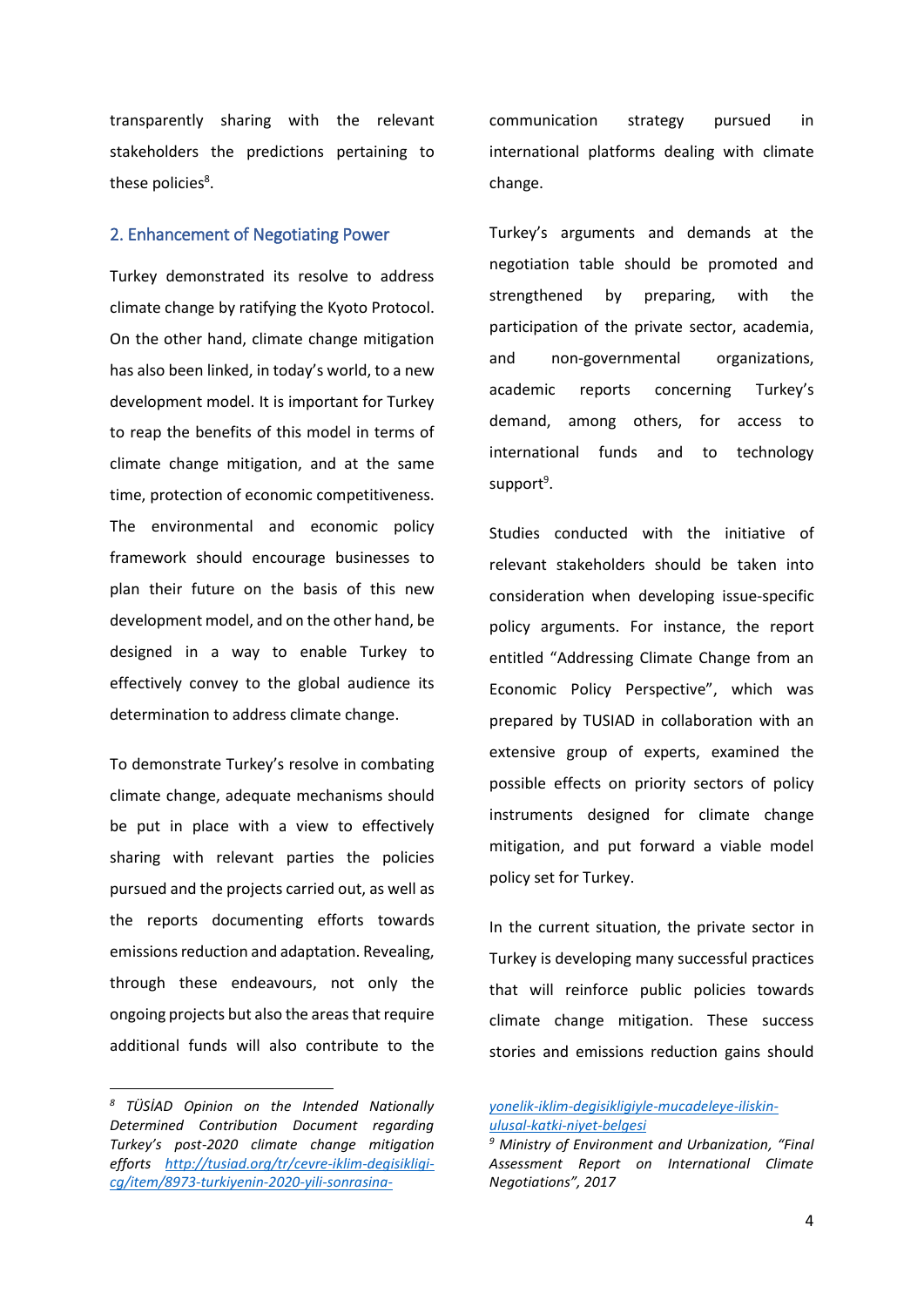be made use of in negotiations, in relevant international platforms and in communication strategies<sup>10</sup>.

Meetings for climate negotiations assessment should be organized at the national level on a regular basis, with the participation of representatives from the private sector, academia, and NGOs. In these meetings, Turkey's negotiation position and arguments should be reviewed on the basis of the contributions of all relevant stakeholders and of current conditions. The development of the communication strategy, an essential component of the negotiation process, should involve the establishment of a committee consisting of representatives of all stakeholders in order to be able to present every single aspect of Turkey's arguments in a thorough manner.

# B. Preparing for a Low-Carbon Future

Low-carbon development entails legislative amendments that should accommodate sectoral practices and international competitiveness. Undoubtedly, these arrangements should incorporate measures to ensure energy supply security and energy resource diversity, given Turkey's growing energy demand<sup>11</sup>.

1

Becoming a country where new technologies are developed by improving the innovation and research-development capacities is the only way to achieve a viable and sustainable transition to a low-carbon economy $^{12}$ . In addition, mechanisms to produce and disseminate new technologies that will expedite Turkey's transition to low-carbon development should be worked on and developed in all aspects $^{13}$ .

Raising awareness among all stakeholders and putting into practice policies and incentive mechanisms to promote low-carbon investments will play a significant role in achieving a low-carbon future. During these stages, a close dialogue to be forged between the public and private sectors will prove profoundly instrumental for effective implementation.

Raising public awareness is also of key importance for addressing the issue of climate change. Awareness-raising projects and activities will enable the public to assume a more active role in fighting climate change.

These efforts will not only contribute to the fight against climate change, but also further our country's development, reinforce its innovative attitude, and reduce external

*<sup>10</sup> Ministry of Environment and Urbanization, "Paris Agreement and Private Sector Workshop Final Report", 2017*

*<sup>11</sup>TÜSİAD, "Addressing Climate Change from an Economic Policy Perspective", 2016*

*<sup>12</sup> Ministry of Environment and Urbanization, "Final Assessment Report on International Climate Negotiations", 2017*

*<sup>13</sup> Ministry of Environment and Urbanization, "Paris Agreement and Private Sector Workshop Final Report", 2017*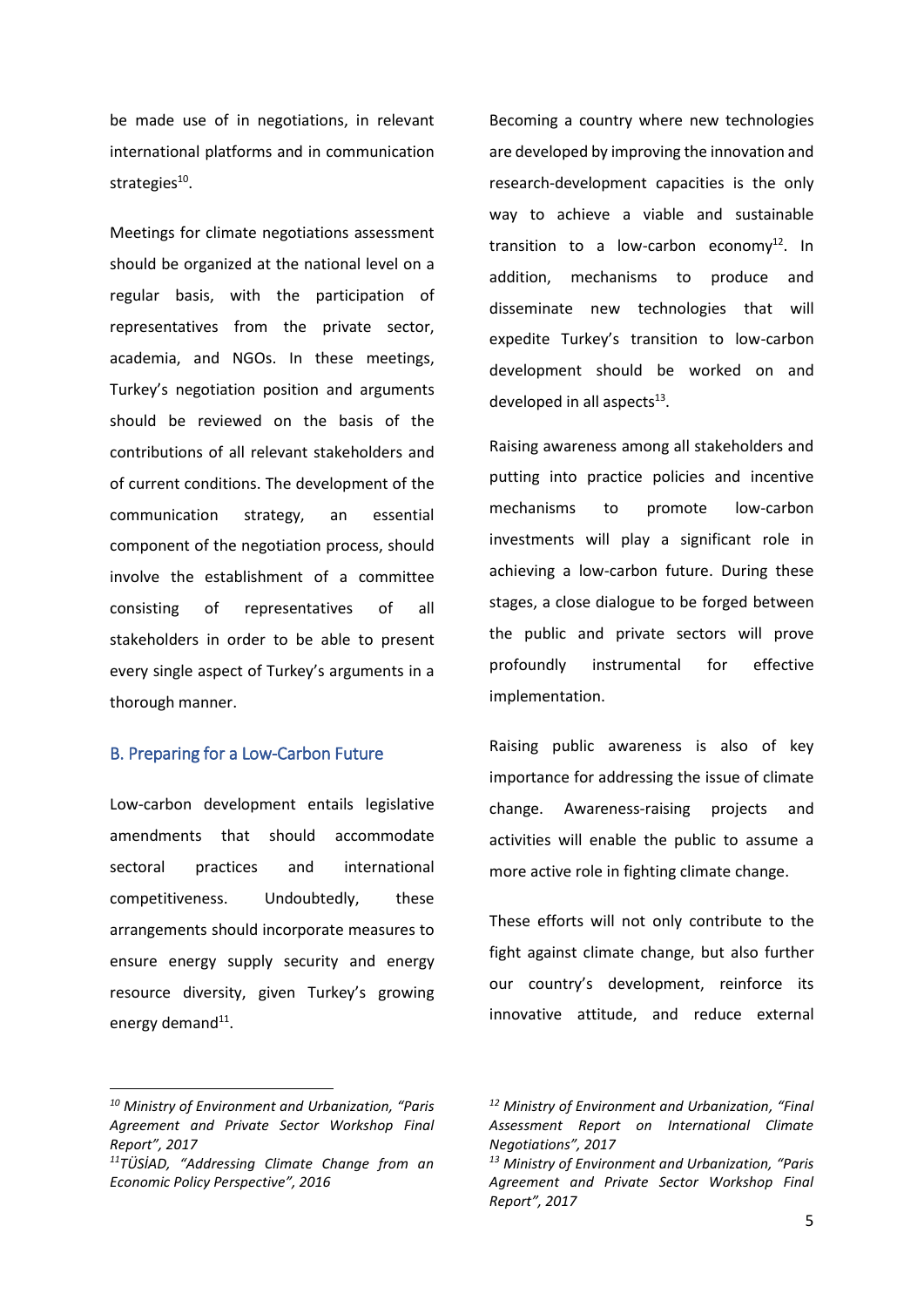dependence with the use of efficient technologies.

# **Addressing Climate Change: Examples from TÜSİAD Members**

TÜSİAD members account for 38 out of the 50 firms reporting from Turkey for the 2016 Global Climate Change Report prepared within the scope of the Carbon Disclosure Project (CDP), one of the world's most reputable environmental initiatives.

The two Turkish firms that qualified to be included in the CDP's "Global A List" of the 2016 Global Climate Change Report that identified pioneer firms in the fight against climate change were TUSIAD members.

Science Based Targets is a global initiative that aims to encourage firms to espouse more vigorous, science based targets. TÜSİAD members constitute 5 out of the 290 firms that committed to set science based targets on the global scale.

In the period between November 2016 and October 2017, TUSIAD members accounted for 34 out of the 42 firms that were included in the BIST Sustainability Index.

TÜSİAD members' undertakings towards addressing climate change can be reached here: <http://url.tusiad.org/iklimgg>

# 1. Monitoring, Reporting and Verification (MRV)

It is essential to harmonize the methods used for determining greenhouse gas emission values to be presented to international organizations with the methods employed for calculating sectoral emissions. Studies to be conducted on the economy, energy and emission models should be based on standardized, official and reliable information and data.

Preparing guiding documents and offering technical training to relevant sectors will be instrumental in ensuring the compatibility of the above-mentioned calculations with international standards<sup>14</sup>.

In this regard, it is also important that the monitoring, reporting and verification activities undertaken within the scope of the "Regulation on the Monitoring of Greenhouse Gas Emissions" be completed on the part of all sectors and firms involved.<sup>15</sup>

First reporting activities related to greenhouse gas emissions began in 2017. The process of the verification of reports by verifying institutions and submission of verified reports to the Ministry of Environment and Urbanization is still in progress. Turkey's

<sup>1</sup> *<sup>14</sup> TÜSİAD Opinions on the United Nations Framework Convention on Climate Change Notifications, March 9, 2017 [http://tusiad.org/tr/cevre-iklim-degisikligi](http://tusiad.org/tr/cevre-iklim-degisikligi-cg/item/9635-bmi-dc-s-bildirimlerine-ilis-kin-tu-si-ad-go-ru-s-leri)[cg/item/9635-bmi-dc-s-bildirimlerine-ilis-kin-tu-si](http://tusiad.org/tr/cevre-iklim-degisikligi-cg/item/9635-bmi-dc-s-bildirimlerine-ilis-kin-tu-si-ad-go-ru-s-leri)[ad-go-ru-s-leri](http://tusiad.org/tr/cevre-iklim-degisikligi-cg/item/9635-bmi-dc-s-bildirimlerine-ilis-kin-tu-si-ad-go-ru-s-leri)*

*<sup>15</sup> TÜSİAD Opinions on the United Nations Framework Convention on Climate Change Notifications, March 9, 2017 [http://tusiad.org/tr/cevre-iklim-degisikligi](http://tusiad.org/tr/cevre-iklim-degisikligi-cg/item/9635-bmi-dc-s-bildirimlerine-ilis-kin-tu-si-ad-go-ru-s-leri)[cg/item/9635-bmi-dc-s-bildirimlerine-ilis-kin-tu-si](http://tusiad.org/tr/cevre-iklim-degisikligi-cg/item/9635-bmi-dc-s-bildirimlerine-ilis-kin-tu-si-ad-go-ru-s-leri)[ad-go-ru-s-leri](http://tusiad.org/tr/cevre-iklim-degisikligi-cg/item/9635-bmi-dc-s-bildirimlerine-ilis-kin-tu-si-ad-go-ru-s-leri)*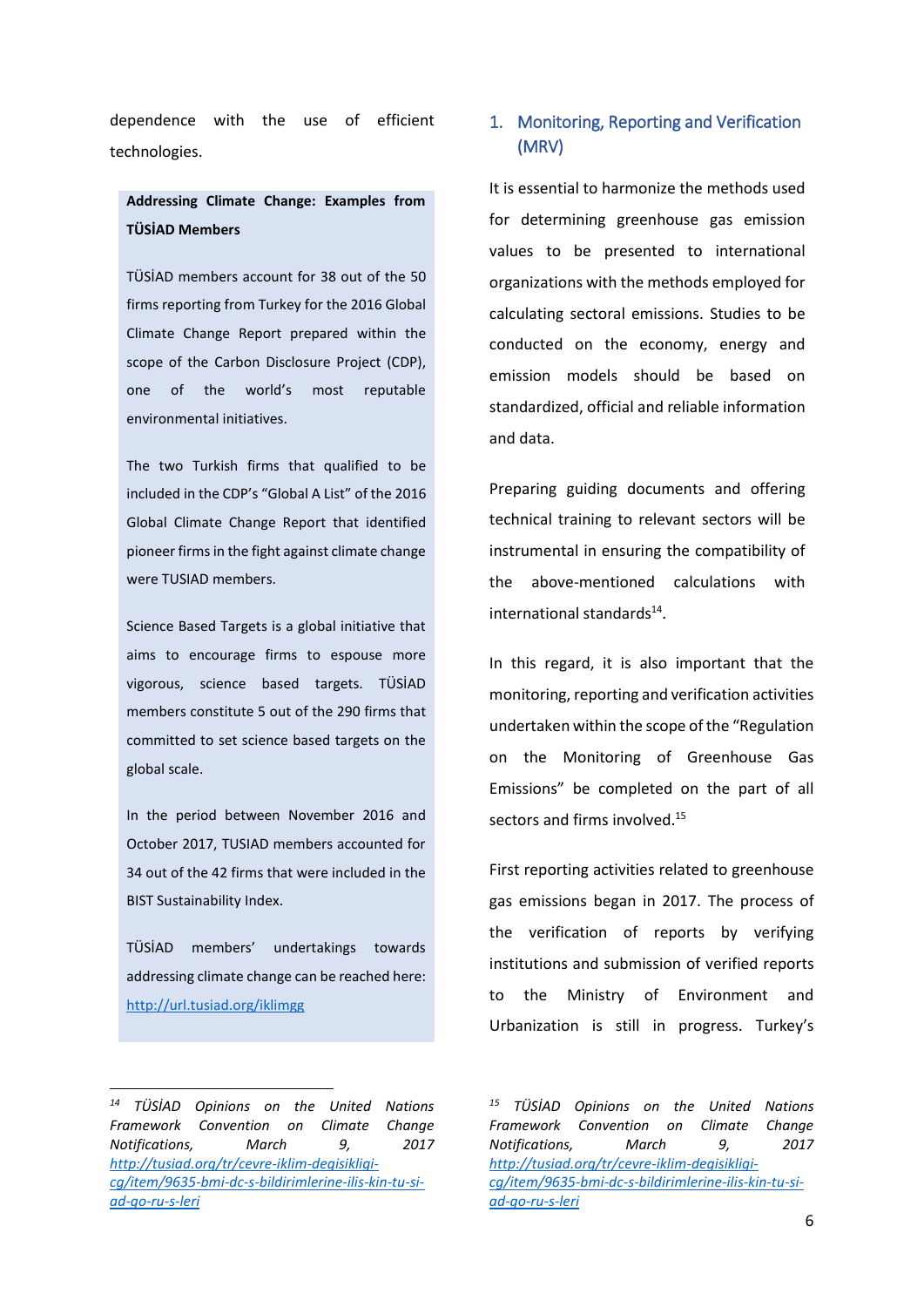position vis-à-vis the new climate agreement will have to be shaped, after a three-year transition period envisaged for relevant sectors, by taking into account greenhouse gas emission estimates to be verified as from 2017 and the greenhouse gas emissions data that are included in the national reports submitted to the United Nations Framework Convention on Climate Change (UNFCCC) Secretariat. Maintaining competitiveness also requires that assessments be made on the basis of verified data submitted to the UNFCCC.

#### **AKÇANSA**

**Reduction:** The 15 MW power plant that was established within the scope of the "Waste Heat Recovery Project" conducted at the Çanakkale Factory meets one third of the factory's total annual power demand. Power generation at the plant has grown over the years, the amount of recovered energy reaching 346 thousand GJ and the amount of reduced emissions 51.4 thousand tonnes of  $CO<sub>2</sub>e$  as of 2015.

The 2.35 MW wind turbine that started operating at the Çanakkale Factory in 2016 annually produces 7,844 MWh of electricity. This amount meets 1.8% of the factory's total annual power consumption.

**R&D and Innovation:** Within the scope of a project developed in collaboration with Çanakkale Onsekiz Mart University, microalgae are produced at a pilot plant set up at the Çanakkale establishment. Microalgae are microorganisms that contain carbohydrates, proteins, lipids and vitamins. They consist of around 15-77% lipids in varying degrees and use  $CO<sub>2</sub>$  as the inorganic carbon source they require for growing and accumulating lipids in their bodies. Benefiting from this feature of microalgae, this system is unprecedented in the cement sector. The system allowed for feeding microalgae repositories with the flue gas from the clinker production line. In this way, it became possible to eliminate the flue gas emissions, and at the same time, to produce microalgae, an asset with multiple uses, in an economical way. The pilot plant aims to produce 5 kg of microalgae daily and as a result, to eliminate 25,360 kg of  $CO<sub>2</sub>$  emissions annually.

# 2. Financial Sources and Support Mechanisms

While Turkey's transition to the low-carbon development model will create new economic and employment opportunities, capacity- and technology-building investments will require considerable financial sources. Access to global funds (including GCF, GEF, and MDB) will certainly play a critical role as it will facilitate the preferential transfer of large sums of funds and provide an impetus for investors. In this process, the size of the investment portfolio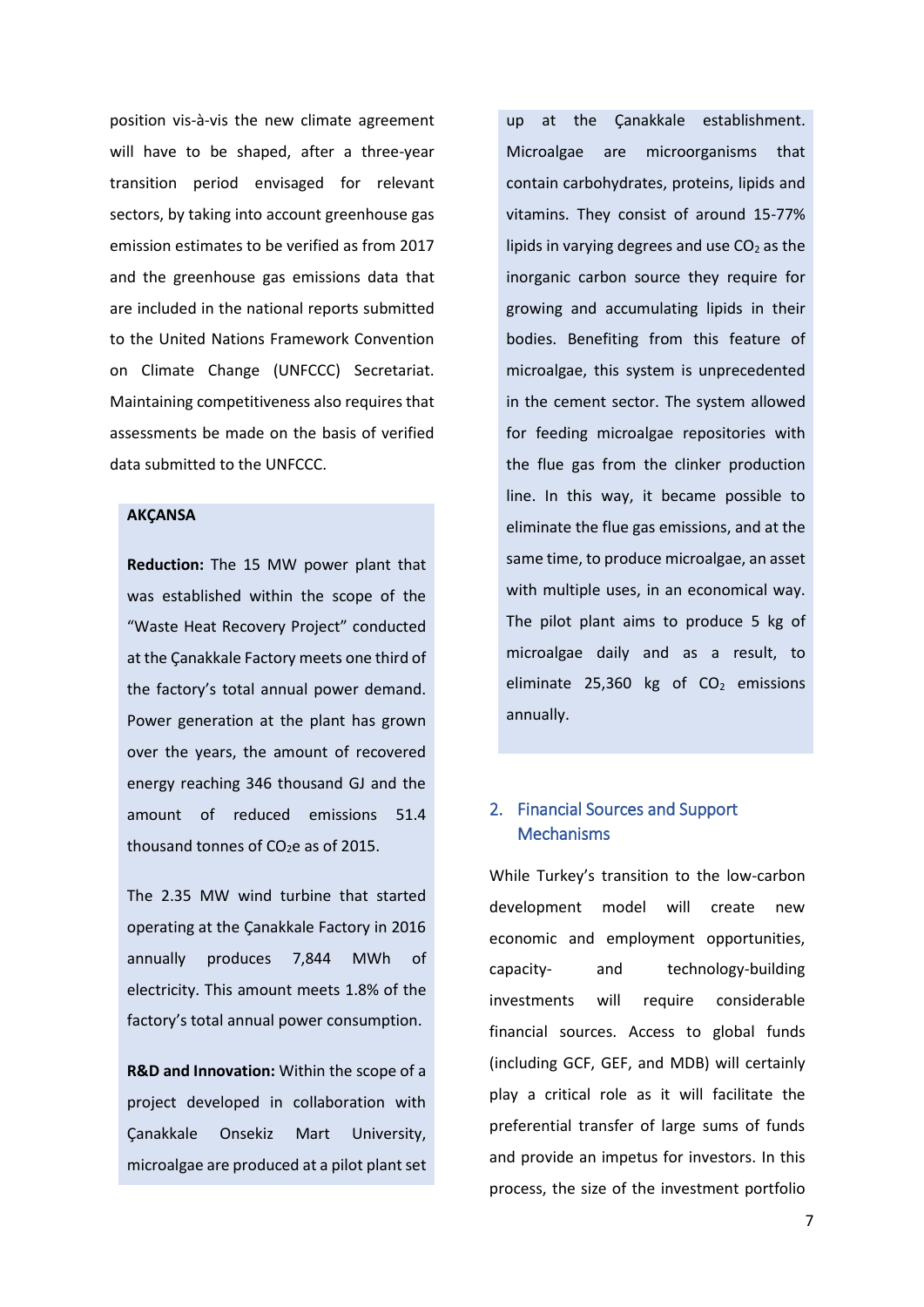required for achieving emissions reduction and climate change adaptation will constitute an essential element of the communication strategy that needs to be elaborated on relevant public and business platforms. However, given the possible constraints regarding international funds and MDB's, it is important that financial agencies in the public and private sectors develop models for funding low-carbon investments.

Turkey needs to realize its energy efficiency potential to the fullest<sup>16</sup>, and the incentives mechanisms to be introduced should be oriented towards addressing climate change, contribute to national plans and programmes, and stimulate stakeholders' will to take part in these efforts.

Restructuring incentives and devising longterm policies will considerably boost the transition of businesses to the low-carbon development model, and increase their appetite for investing. Resting these support mechanisms on the principles of competitiveness and sustainability and framing them in a complementary fashion so as to enable basic and supporting industries to further develop are key elements for coherence and efficiency.

Among the major instruments already available in Turkey for promoting the transition

*<sup>16</sup> Ministry of Environment and Urbanization, "Paris Agreement and Private Sector Workshop Final Report", 2017*

**.** 

to a low-carbon economy are the allocation of tax revenues for climate change mitigation, the renewable energy subsidy system, the supports provided for energy efficiency projects, and the legislation regulating energy efficiency in buildings.

Having said that, relatively high taxes in Turkey charged particularly per unit price of electricity and fuel, a practice also included in the financial regulations on environmental protection, do not serve to bring about a substantive progress in reducing carbon emissions. The failure to allocate the said tax revenues for environmental support mechanisms can be cited as another drawback.

Here, the main source of the problem is the inability, despite taxation, to develop alternative technologies to replace energyintensive and resource-inefficient processes. In a situation where alternatives to contaminating industrial processes are not promoted, the only outcome of high taxation will be increased production costs, in addition to additional revenues for the Treasury. Beyond these, no other substantial benefits towards reducing environmental effects can be achieved. When devising our energy policies, it will be appropriate from the sustainable energy perspective to take into consideration the use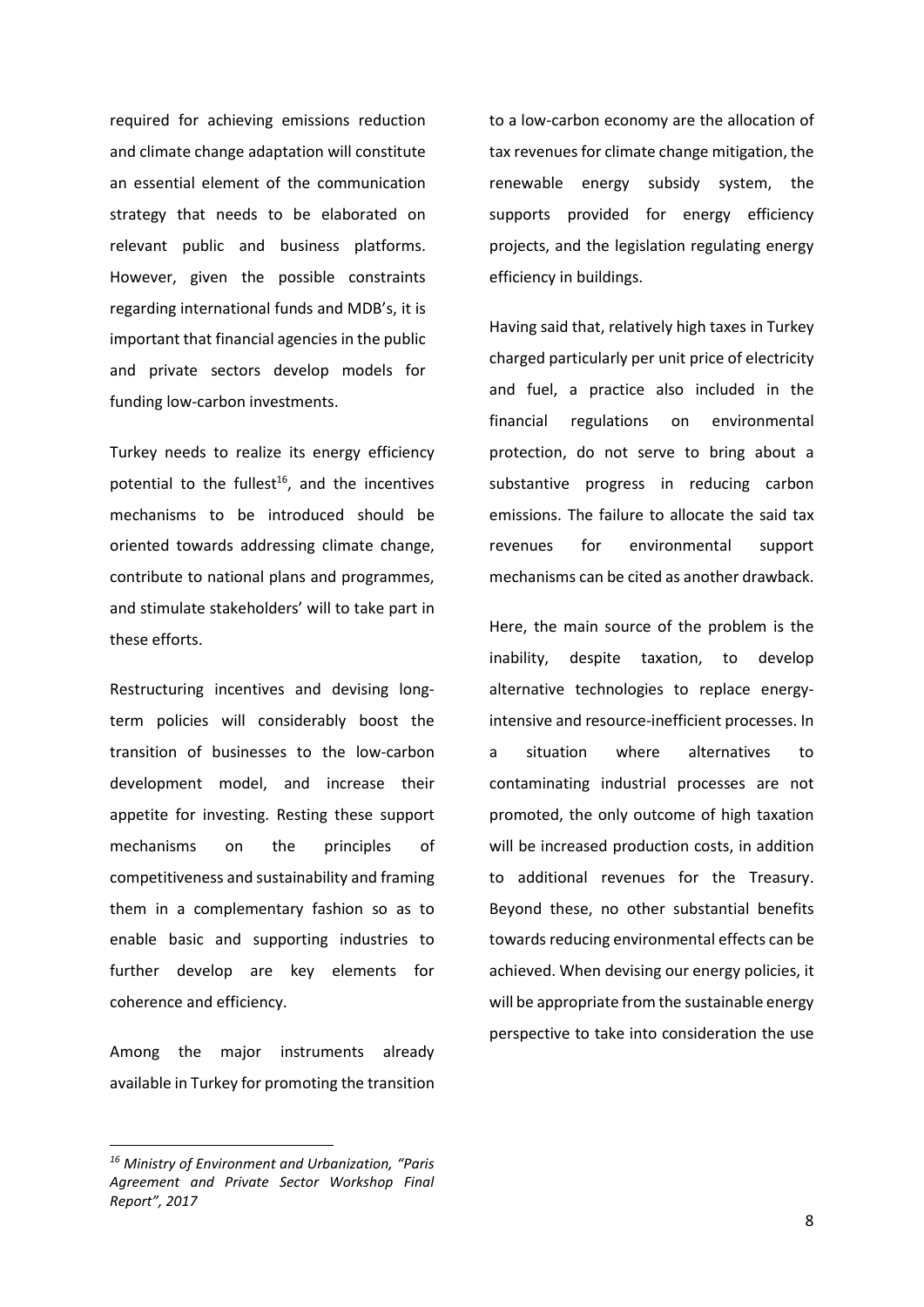of low-carbon fuels, such as LPG, and of electric cars.

In this framework, a preliminary study should be conducted, prior to the 11th Development Plan and with the participation of and contributions from the public and private sectors, in order to identify specific incentive tools to be designed for infrastructure, technology, and/or product investments targeting low-carbon development, and for energy efficiency in particular. Incorporating the results of this study into the upcoming Development Plan and putting them into practice will constitute a significant step towards the goal of promoting investments in this field.

### **ARÇELİK**

**Reduction:** Arçelik Inc. reduces environmental effects of production through energy efficiency projects, achieving, at the same time, significant cuts on energy costs. In 2016, nearly 270 energy efficiency projects were carried out, which resulted in annual energy savings of 138,720 GJ and  $CO<sub>2</sub>e$  reductions of 12,257 tonnes. These savings equal the total annual power production levels of a 24 MW solar plant.

**Adaptation:** Since 2010, Arçelik Inc. voluntarily estimates production-driven greenhouse gas emissions in accordance with the ISO 14064-1 Standard, and submits these estimates to independent institutions for certification.

In addition to production, Arçelik Inc. is the first and only Turkish firm in its sector that undertakes, since 2013, certification efforts towards logistics carbon management.

With its climate change management endeavours, Arçelik Inc. has achieved CDP Leadership for five consecutive years, qualifying for the CDP's Global A List in 2014 and 2016.

Arçelik Inc. fulfils its obligations under the Regulation on the Monitoring and Reporting of Greenhouse Gas Emissions, a process audited and verified by an authorized external audit firm.

With its two WEEE recycling facilities, Arçelik Inc. is the first and only production firm in Turkey to set up a WEEE recycling plant. Operations of these two plants provided savings that amounted to 108.3 GWh and CO2e reductions to 54,000 tonnes. The amount of savings equals the total annual energy production of seventeen wind turbines of 2.5 MW combined.

**R&D and Innovation:** R&D endeavours help reduce environmental effects of products. Arçelik Inc. allocated 45 million TL for R&D ventures on environment-friendly products within its operations in Turkey.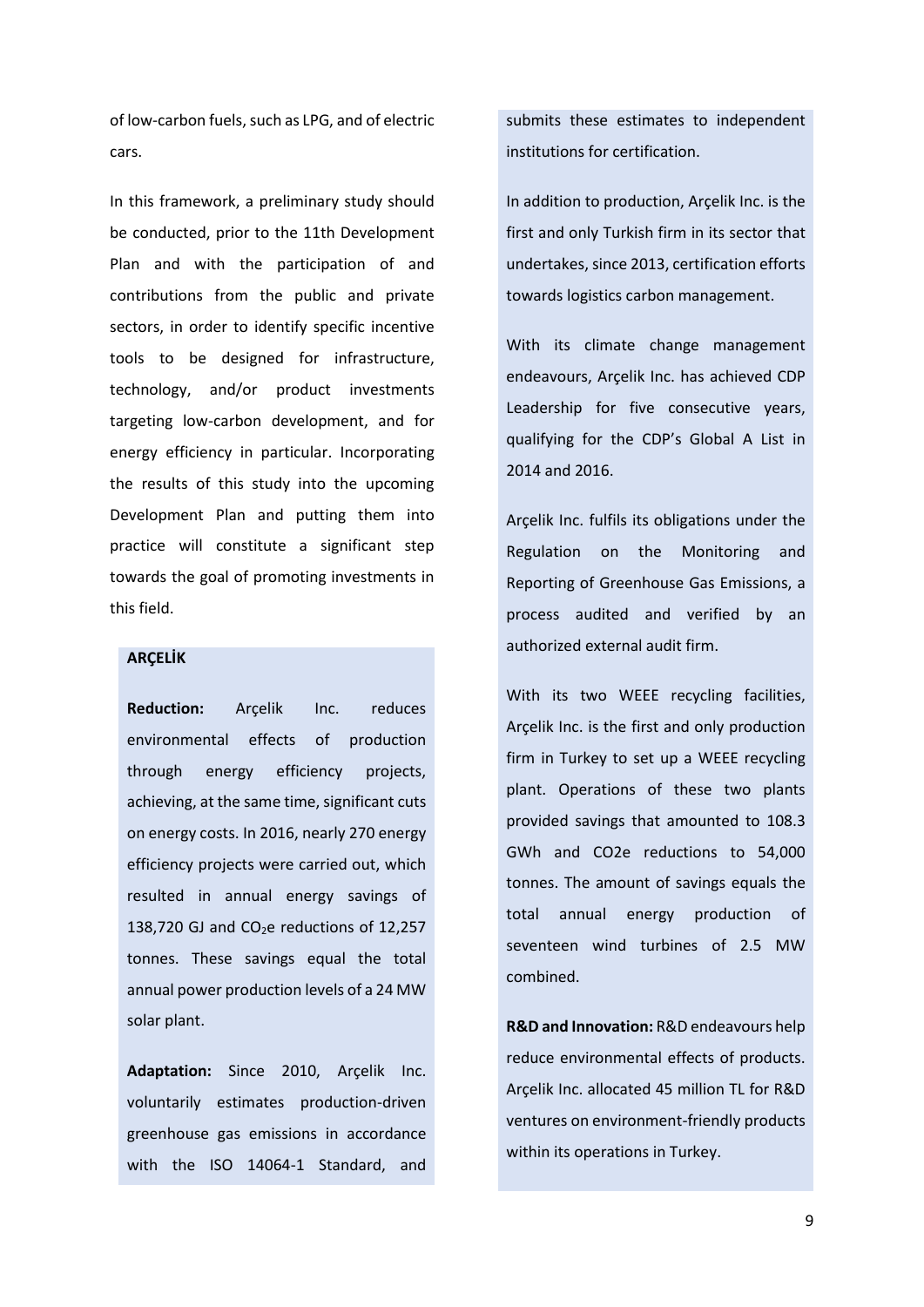#### 3. Managing the Carbon Economy

To design carbon pricing policies entails tackling incentive mechanisms to promote energy efficiency and low-carbon economy under a coherent policy package, and concurrently completing technical infrastructural requirements needed for implementation.

Offsetting the additional tax burden that will possibly arise from carbon pricing by reducing other taxes may be considered as an option. This practice, referred to as "neutral tax" in the economics literature, involves "offsetting" the energy tax by reducing existing taxes in other areas. This option helps achieve reductions in carbon emissions on the one hand, and minimizes production losses through neutralizing the tax burden on the other.<sup>17</sup>

Emissions Trading System (ETS) is regarded as an effective mechanism for reducing greenhouse gas emissions. Effective development of the ETS in Turkey can be achieved by ensuring that the following conditions are met:

- Deepening of national financial markets,
- Ensuring financial auditing mechanisms to reach institutional competence,
- Effective functioning of auditing and monitoring systems and

• Taking account of the inventory formed as a result of MRV activities.

Design parameters to be identified for the ETS should ensure a fair system that would not undermine the competitive power of sectors.

On the other hand, Turkey's most significant drawback on the way to an ETS is the lack of sufficiently detailed data on sectoral carbon emissions. Enhancing the data inventory in this direction is a prerequisite for the implementation of this system. Therefore, the ETS should be put into practice in Turkey only after sufficient experience in MRV has been acquired.

When setting an upper limit for the ETS, a dynamic approach, instead of constant growth perspectives, should be adopted; moreover, sectoral growth estimates and sector-specific dynamics should be assessed in consultation with the business world<sup>18</sup>.

In the light of these considerations, it can be argued that implementing a new policy instrument, including neutral tax, for addressing climate change entails the designing of a comprehensive policy package that will not be confined to a single instrument and will take account of sectoral and global competitiveness as well as macroeconomic policies.

**.** 

*<sup>17</sup> TÜSİAD, "Addressing Climate Change from an Economic Policy Perspective", 2016*

*<sup>18</sup> TÜSİAD, "Addressing Climate Change from an Economic Policy Perspective", 2016*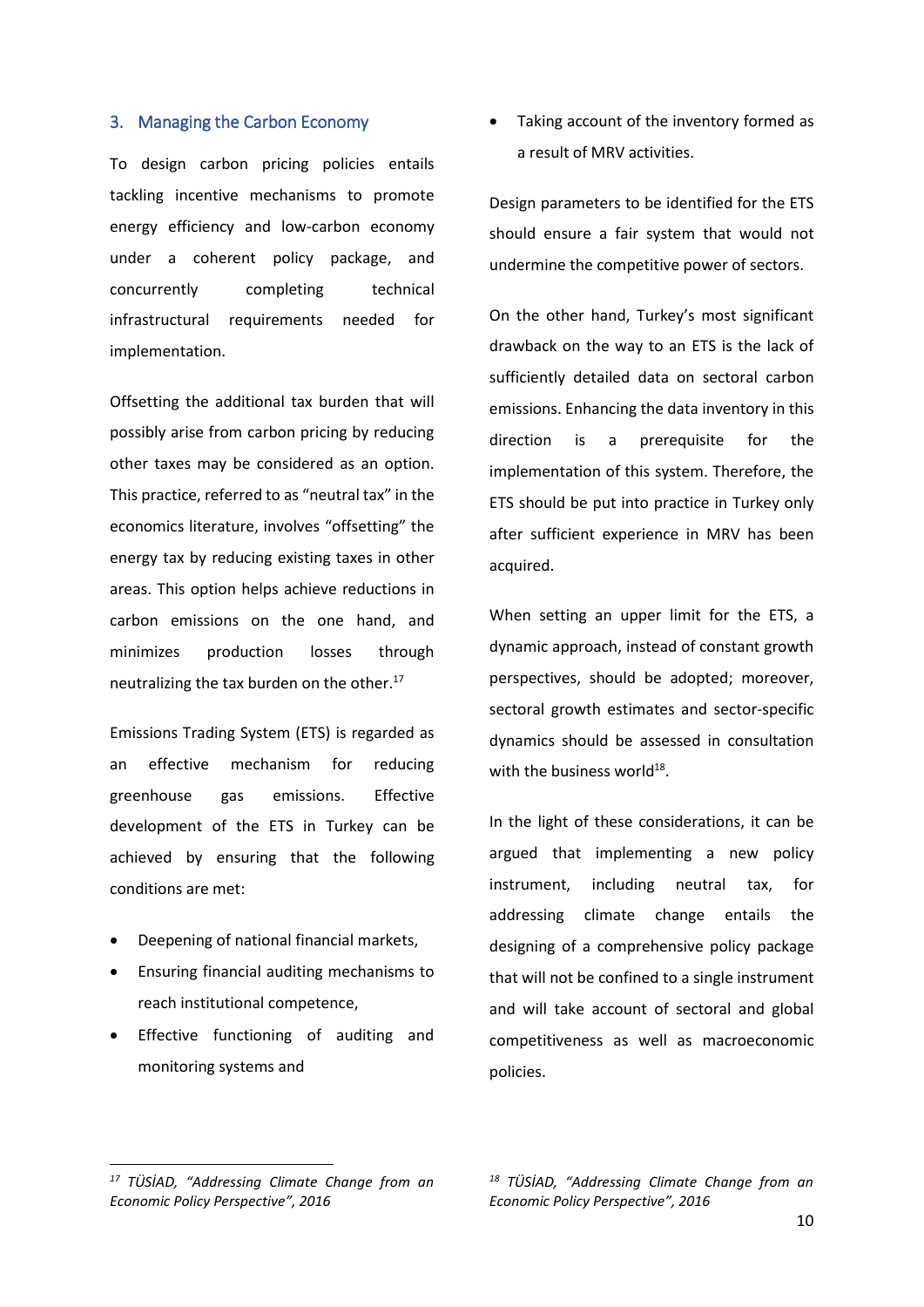Such a package will constitute an important step towards low-carbon development provided that it incorporates, as mentioned above, new measures and technologies for increasing energy efficiency (e.g., energy efficiency standards and external trade arrangements to promote these standards, energy performance certificates, etc.), and incentives and practices to enable the dissemination of renewable energy sources. These measures should simultaneously be put into practice alongside the ETS and/or neutral tax.

On the other hand, instituting an integrated and sustainable data transfer mechanism between institutions, authorised by various regulations to gather and process data that will serve as input for environmental policymaking, is a precondition for effective implementation.

# **ÇİMSA**

**Reduction:** At the cement factory in Eskişehir, alternative fuels substitute for conventional ones, such as coal and petroleum coke, thus enabling emissions reduction. Alternative fuels coming from various industries are processed at the Refuse-Derived Fuels (RDF) preparation plant located at the factory site.

RDF production is carried out in accordance with CIMSA Waste Acceptance Criteria and with relevant regulations and

communiqués. The RDF produced are burned in a Hotdisc combustion device, a first in Turkey, and later in a rotary furnace together with other fuels.

By using RDF at the plant, waste management processes of other industries have been supported, and at the same time waste-induced environmental effects have been minimized. The RDF use has led to a total  $CO<sub>2</sub>$  emissions reduction of 42,700 tonnes over the years 2014-2016. Alternative fuel usage rate is intended to be increased from 33.3% in 2016 to over 40% by 2020.

At the Mersin facilities, projects on energy efficiency and on power generation from waste gas heat have been carried out. The project on power production from waste gas heat generated by rotary furnaces came into effect in 2012. Having an installed capacity of 9.8 MW, the plant meets about 20% of the factory's total annual power demand. The project allowed for a  $CO<sub>2</sub>$  emissions reduction of 24,502 tonnes by 2016.

### 4. Low-Carbon Energy Supply Portfolio

Besides greenhouse gas emissions reduction, transition to low-carbon development has other benefits to be taken into consideration. These include reducing import dependence in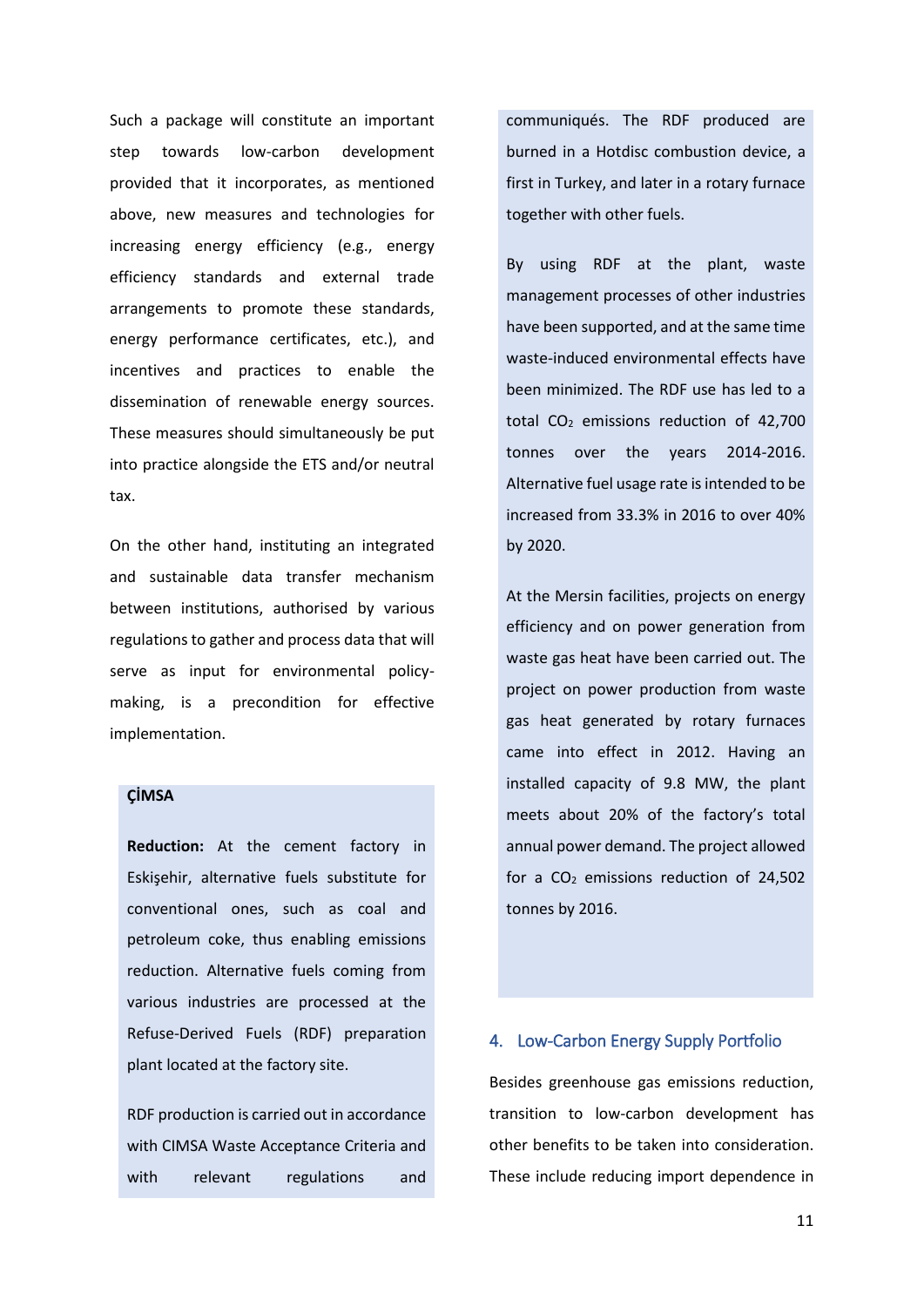energy, improving energy security, preventing air pollution and creating new employment opportunities.

As Turkey aims to meet at least two thirds of its electricity production by using domestic energy sources, it is essential to maximize the use of its extensively available renewable sources, including geothermal, solar and wind power, while subjecting the use of lignite coal, another domestic energy source, to all relevant environmental standards. It is also important for Turkey to communicate, in international platforms dealing with climate policies, its growth and energy projections involving the use of coal, as well as its technical justifications for these projections. It is believed that such arguments bear significance for enhancing Turkey's energy supply security and reducing its current deficit, and as such they should be substantiated by quantitative analyses based on Turkey's medium and long term base and peak load demand and commodity price projections. In addition to this, it is necessary to improve and diversify energy resource portfolio in such a way as to reinforce environmental and financial sustainability concurrently with supply security.

Taking measures for accelerating renewable energy investments will be a crucial step in this respect. Accordingly, it is required that technical, administrative and financial criteria for wind and solar energy tender applications be determined in such a way that only feasible projects can apply. Moreover, in order for a predictable investment environment to develop, it is essential that the incentives system and other legislative arrangements be designed for the long haul. Wind and solar energy contests and Renewable Energy Resource Zone (YEKA) tenders should continue to be organized in a manner that would ensure continuity in capacity growth, and the potential available in these areas should swiftly be incorporated into the system, if we desire to meet our goals. Certain arrangements are required for increasing the capacities of wind power plants in operation, where vast increases can be realized in short periods of time. In addition, the potential available for expanding the use of solar power starting from households (e.g., solar roof systems) should be utilized.

As a consequence of increasing consumer awareness, there are an ever growing number of consumers who desire to use electricity generated from renewables, and thus support renewable energy investments. It is important to make the necessary arrangements for introducing green certificates for electricity generated at renewable energy plants, a practice stipulated also under the National Renewable Energy Action Plan, and for promoting green electricity supply.

To properly manage the transformation towards energy resource diversification, renewable energy ventures should be well integrated into the system. To this end, necessary adjustments to the electricity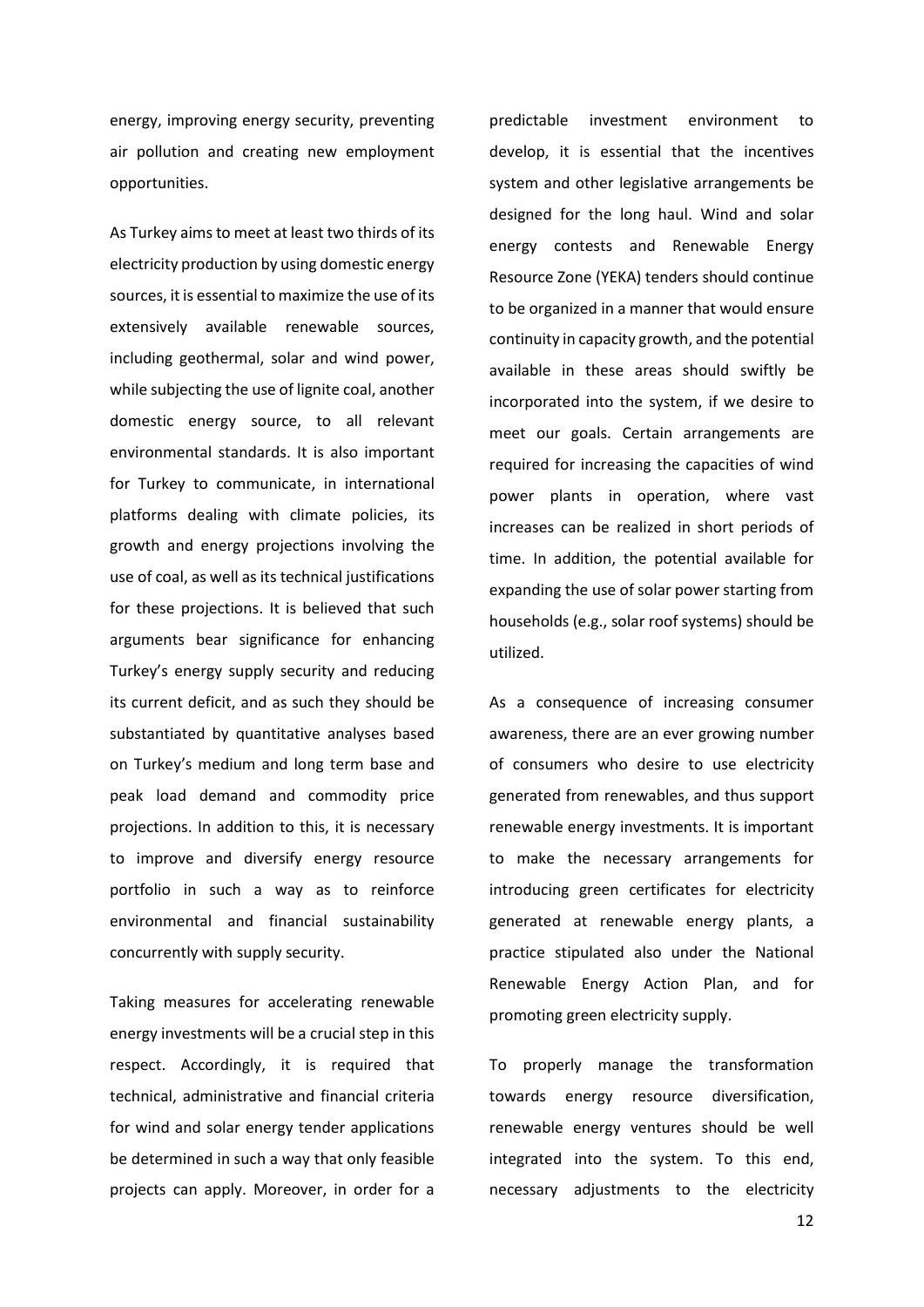transmission network should be made, and the transmission and distribution infrastructure should be expanded and strengthened so that it will be better equipped for its operations. Recent advancements in and the potential offered by electricity storage technologies should be closely monitored. To increase the R&D and innovation capacity in renewable energy technologies, it is important to promote R&D endeavours, particularly in the field of electricity storage technologies, and develop products and practices related to this field.

## **ENERJİSA**

**.** 

**Reduction:** ENERJISA has a CO<sub>2</sub> reduction capacity of 2 million tonnes per year; thanks to its renewable energy (hydroelectricity, wind) operated power plants that are located in different parts of Turkey.

At the Bandırma I Natural Gas Plant, three improvement projects were specified and carried into practice with the purpose of increasing efficiency and reducing emissions. The efficiency of gas turbines and of combustion processes in the auxiliary boiler has been improved, and additional improvements have led to reductions in internal power consumption, and consequently in production losses. The projects were designed as part of the production process and demonstrate continuity. With these projects, combustion-induced  $CO<sub>2</sub>$  emissions have seen an annual decrease of 5,600 tonnes as the natural gas consumption diminished.

#### 5. Energy Efficiency

Energy efficiency is of particular significance from a climate change perspective. On the other hand, Turkey should particularly focus on energy efficiency when framing its climate change mitigation policies as this matter closely concerns Turkey's increasing energy demand, its energy imports driven current deficit and even its energy supply security. It is crucial, in this respect, that Turkey make the most of its energy efficiency potential.

According to the analyses conducted by the International Energy Agency, nearly half of the envisaged emissions reductions worldwide<sup>19</sup> will emanate from energy efficiency and renewable energy in the years to come. While Turkey's energy intensity is above the OECD average<sup>20</sup>, Turkey has a considerable energy efficiency potential in all energy-related areas ranging from energy production to consumption. According to yet another International Energy Agency report, entitled "*Energy Policies of IEA Countries - Turkey 2016* 

*<sup>19</sup> International Energy Agency (IEA), "Energy Technology Perspectives", 2017*

*<sup>20</sup> TPES/GDP (calculated on the basis of data from the International Energy Agency (IEA) report entitled "Key World Energy Statistics".)*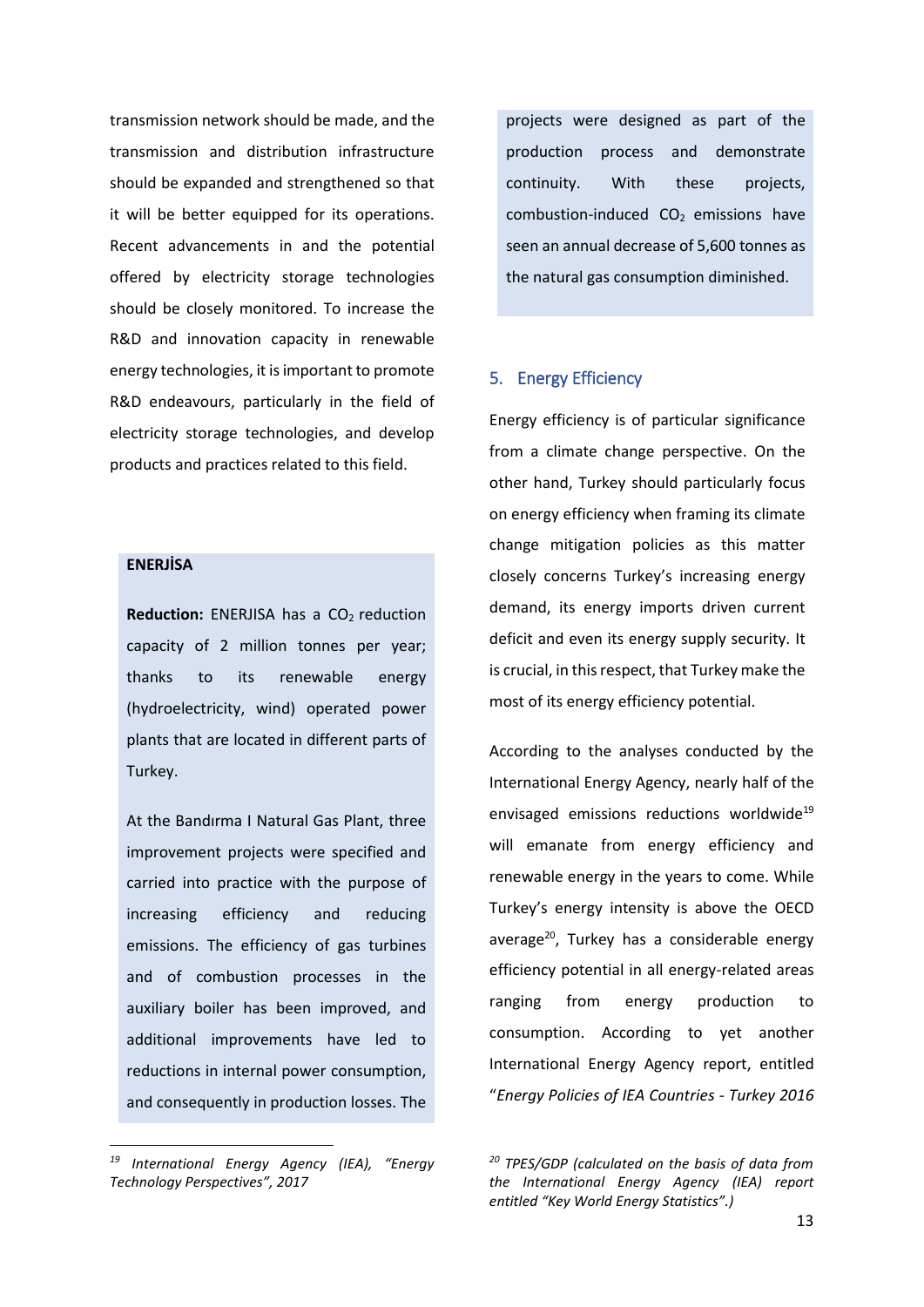*Review"* <sup>21</sup>, Turkey is the only country among IEA members that did not see any decrease in its energy intensity between 2005 and 2015. Therefore, it is critical for Turkey to give due consideration to energy efficiency within the scope of its growth plans and emissions reduction strategies.

Turkey aims to reduce its energy intensity by at least 20%, compared to the 2011 level<sup>22</sup>, by 2023. Although it is a positive step, monitoring the progress towards this aim is needed.

Turkey will also benefit from raising energy efficiency awareness and installing proper incentive and deterrence mechanisms.

To improve energy efficiency, sector-specific road maps should be prepared in cooperation with the public and private sectors; the liberalization of the energy sector should be accelerated; and the more effective functioning of competitive energy markets should speedily be ensured.

Ensuring proper operation of free and competitive market structures in the electricity and natural gas sectors will contribute to the efforts to make more effective use of Turkey's efficiency potential. Higher efficiencies achieved by private power plants in Turkey, compared to publicly run plants, and significant reductions in power

1

transmission losses owing to the privatization of electricity distribution can be cited as prominent examples in this respect.

Among other important steps to be taken are revising the Energy Efficiency Law and the relevant legislation in accordance with changing circumstances and needs, identifying and implementing the necessary arrangements, and installing control mechanisms.

In order to realize the energy efficiency transformation in a much more speedy and reliable manner, it will be beneficial to bring into force mandatory, rather than voluntary, improvements that are guided by legislation and are well-defined.

# **KOÇ HOLDİNG**

**Reduction:** Projects oriented towards energy intensity and greenhouse gas emissions reduction constitute an important part, and a priority area, of the Koç Holding's efforts towards devising environmental policies, and long-term environmental and climate change strategies. These projects have a positive impact both on environmental and climate performance, and on costs owing to the operational efficiency achieved.

<sup>22</sup> *Ministry of Energy and Natural Resources, Energy Efficiency Strategy Paper (2012-2023)*

*<sup>21</sup> Energy Policies of IEA Countries - Turkey 2016 Review,http://www.iea.org/publications/freepublic ations/publication/EnergyPoliciesofIEACountriesTur key.pdf*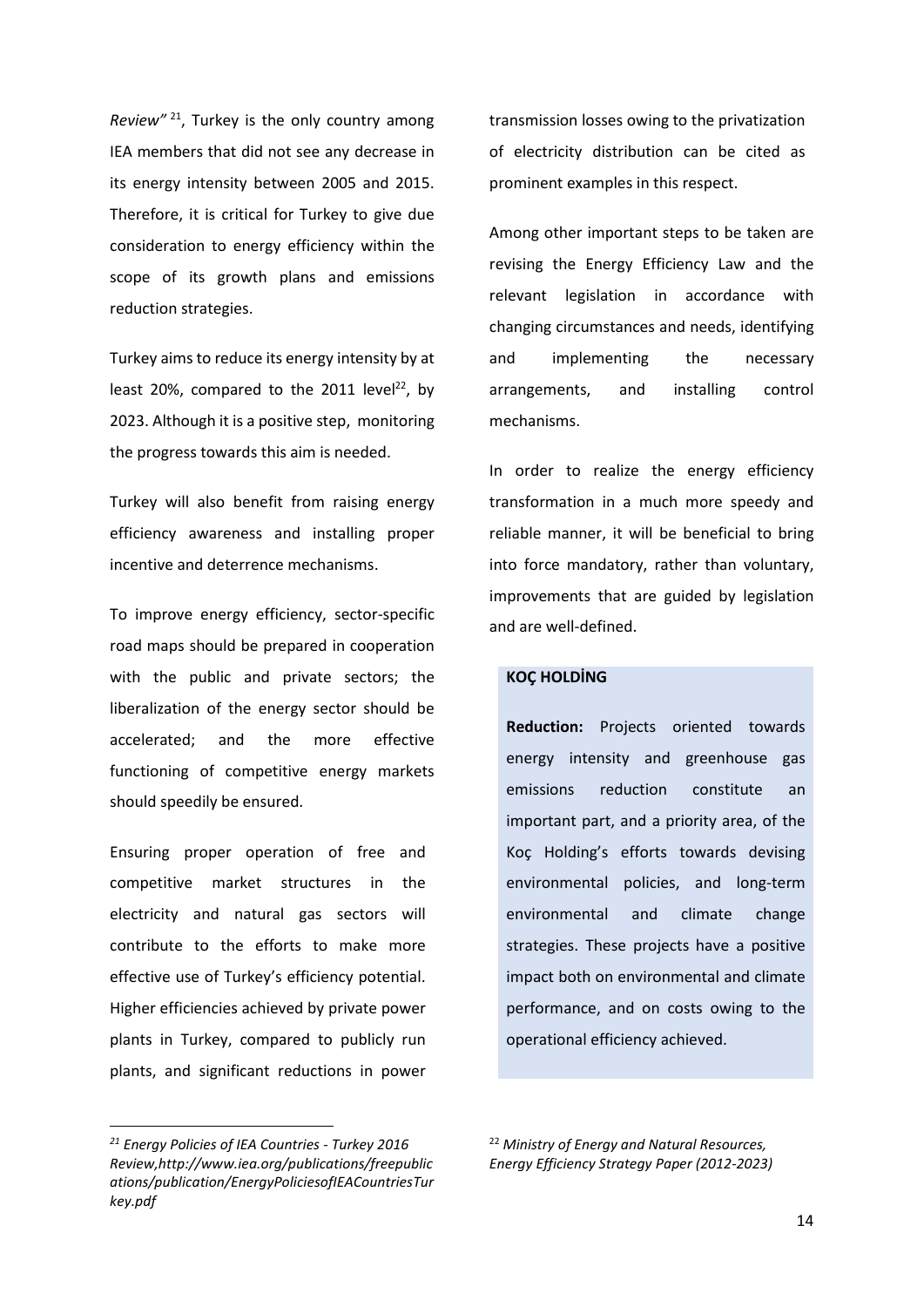The energy efficiency projects conducted by the Koç Group companies between 2012 and 2016 (i.e. over the last five years) yielded energy savings of over 13.4 million GJ in total and prevented greenhouse gas emissions of over 940 thousand tonnes.

**Adaptation:** Water efficiency in production, wastewater recycling, and relieving pressure on resources by increasing resource reuse and diversification are among the priority areas within the scope of the Koç Holding's environmental strategy.

When the total water use values over the last five years are assessed, it can be observed that the share of the use of surface and underground waters in the total water consumption fell from 91.1% to 59.2% by 2016. In 2016, over 106.34 million  $m<sup>3</sup>$  of water was recovered and used in production by way of recycling and reuse, thus making the share of recycled water use in production 72.3%.

**R&D:** The Koç Group companies manage their climate change mitigation and adaptation efforts, which include promotion of emissions reduction and of energy efficiency, wise use of water resources and waste management, on the basis of their long-term environmental strategies. The total value of environmental investments made by the Group companies

in the period between 2012 and 2016 amounted to more than one billion TL.

#### 5.1. Energy Efficiency in Industry

It is of utmost importance that the efficiency potential in Turkey be determined for each sector within the framework of its National Energy Efficiency Action Plan, targets be differentiated on a sectoral basis and be implemented with due consideration to the views of sector representatives. The requirements for the ISO 50001 Certificate, which was made obligatory by the Power Generation Plants Acceptance Regulation, should be fulfilled in accordance with the procedures specified by the Regulation; efficiency activities should be systematically monitored and inspected.

Under the current system, voluntary agreements stipulate an average reduction of 10% in energy intensity over a three year period. Turkey has made significant gains in energy efficiency, thanks to the efficiency endeavours undertaken by industrial enterprises. To promote such gains in an integrated manner, it is believed that a system that allows for setting targets on company basis is called for. In this framework, we propose a gradual rewards system where gains are rewarded on a progressive basis (e.g.,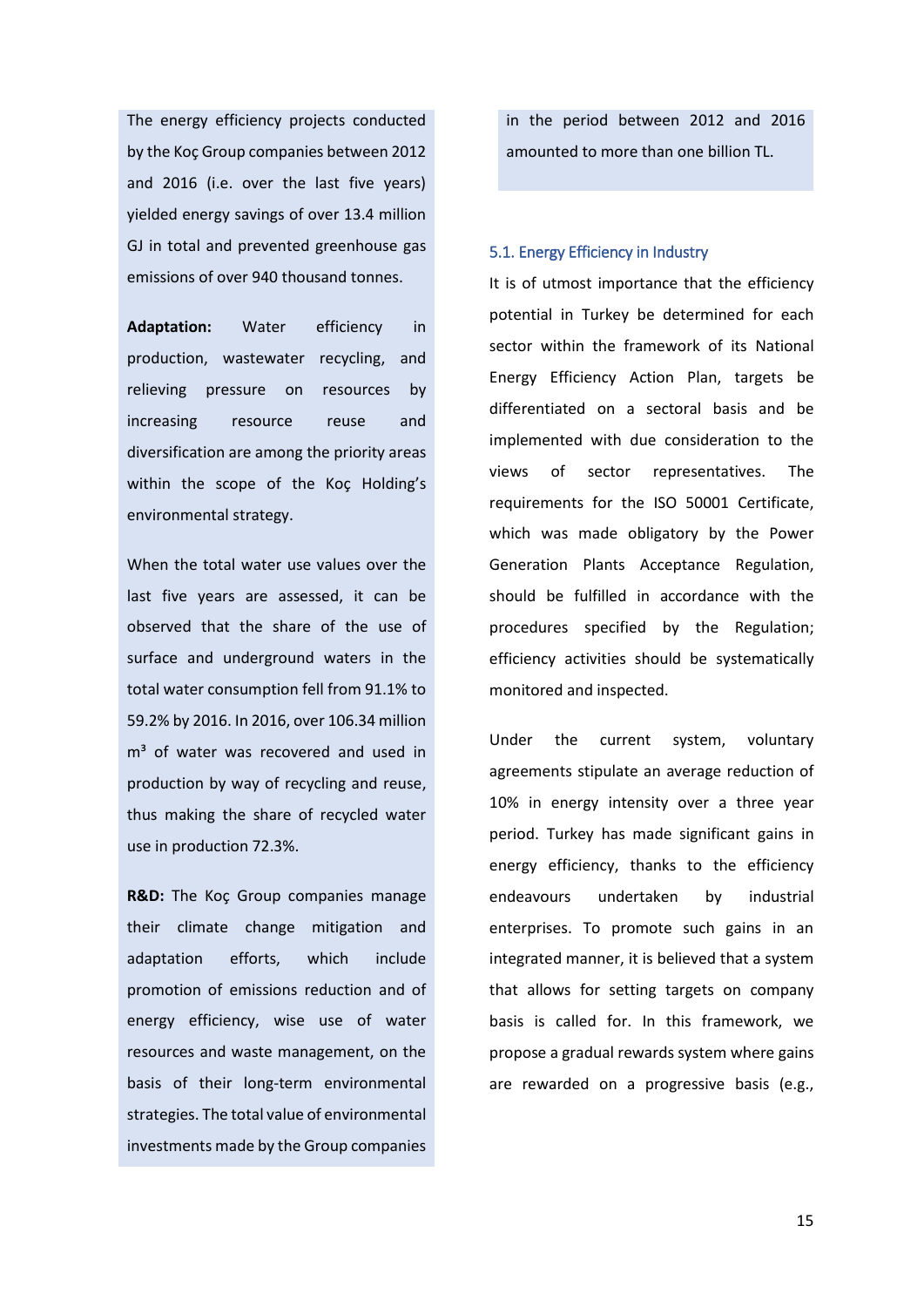increasing rewards for every percentile increase in gains). $23$ 

We believe that the infrastructure for promoting energy efficiency projects should be reviewed; shortcomings and uncertainties should be remedied, and financially preferable subsidy models with easier application and qualification procedures should be put in place for industrial enterprises. Instead of minimum energy efficiency criteria, different subsidy categories should be defined on the basis of current/prospective efficiency levels.

For increasing energy efficiency in industry, large-scale tenders on energy efficiency transformation, similar to YEKA tenders, should be organized, and efficiency transformation should be accelerated in collaboration with the public and private sectors.

A similar practice to energy efficiency labels for buildings should be put into perspective for industrial plants, and alternative incentives should be granted to plants having high efficiency levels or upgrading their energy efficiency class.

The effectiveness of energy management departments particularly at the Organized Industrial Zones should be scrutinized. Accordingly, competencies and mandates of

**.** 

these departments should be enhanced.

Other incentive mechanisms should be introduced to complement the grants provided for energy efficiency projects, the share of which is specified under the National Energy Efficiency Action Plan as 20% of project costs. In addition to "grants", loans with grace periods, which would be made readily available for use, should be provided.

Targets towards increasing energy efficiency and reducing energy intensity in industry should be allowed to be set on company basis through voluntary agreements. Incentive mechanisms should be set up, independently of tax reductions in investment and operating costs, for companies that undertake industrial symbiosis research so that they can carry out their R&D activities and proceed to the field application of such research.

The state's assuming of a certain share of the energy efficiency survey costs of those enterprises that have an energy consumption of over 1000 TEP and are having difficulties to bear the increasing costs resulting from mandatory surveys will provide considerable benefits. In case the projects included in the survey reports are realized, incentive mechanisms should be activated and the bureaucratic procedures for obtaining the financial supports provided by the Small and

*<sup>23</sup> TÜSİAD Opinions on the 2nd Draft of National Energy Efficiency Action Plan [http://tusiad.org/tr/enerji-cg/item/9567-ulusal-](http://tusiad.org/tr/enerji-cg/item/9567-ulusal-enerji-verimliligi-eylem-plani-2-taslagi-tusiad-gorusleri)*

*[enerji-verimliligi-eylem-plani-2-taslagi-tusiad](http://tusiad.org/tr/enerji-cg/item/9567-ulusal-enerji-verimliligi-eylem-plani-2-taslagi-tusiad-gorusleri)[gorusleri](http://tusiad.org/tr/enerji-cg/item/9567-ulusal-enerji-verimliligi-eylem-plani-2-taslagi-tusiad-gorusleri)*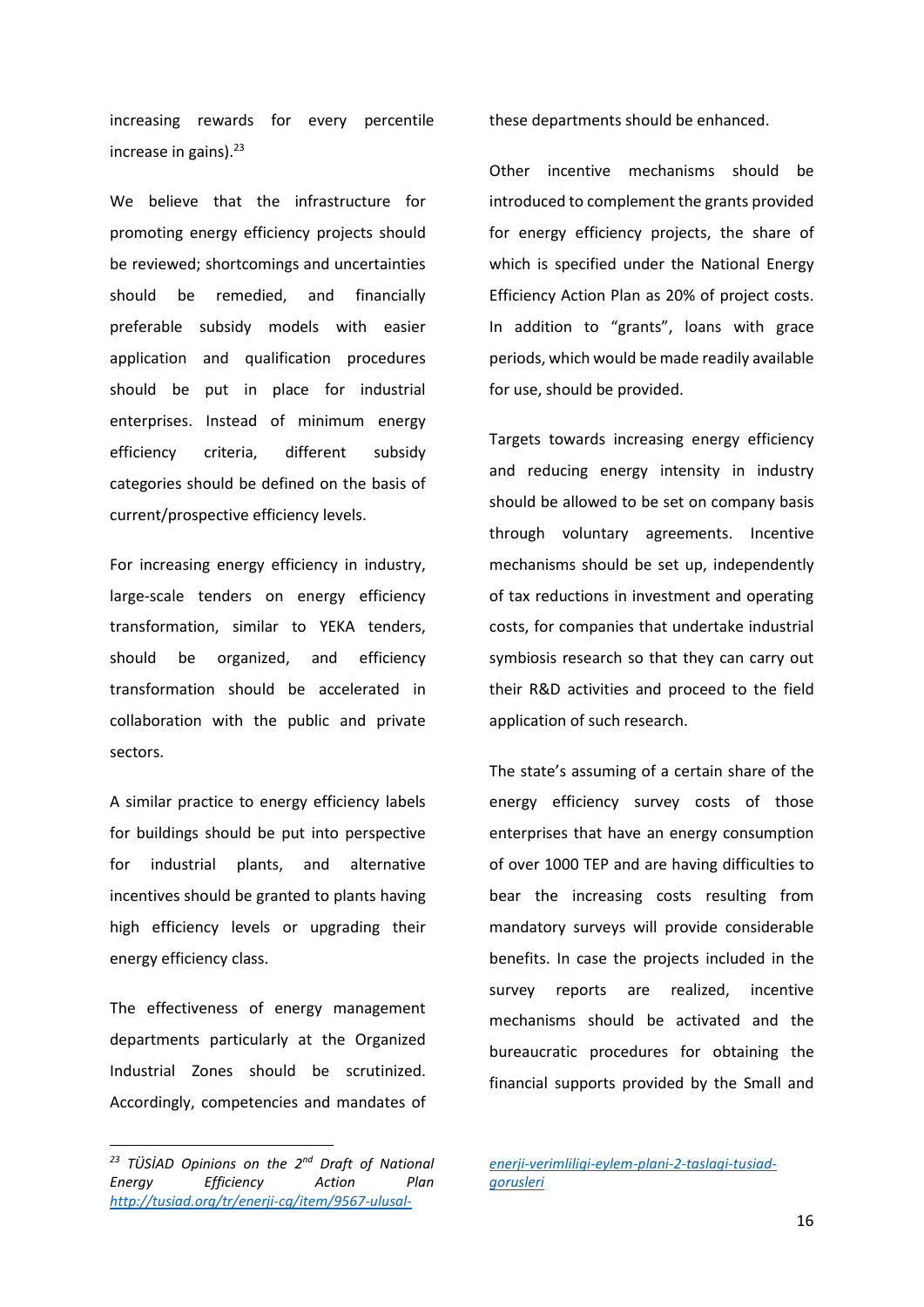Medium Enterprises Development Organization (KOSGEB) for energy efficiency surveys in SMEs should be simplified.

In addition to improving efficiency in the energy sector and making use of the renewable energy potential, other steps should also be taken to fulfil Turkey's potential in such areas as smart grids, demand management, development of new technologies and electric cars. "Turkey's Road Map for Smart Grids", a project carried out by the Energy Market Regulatory Authority (EMRA) in collaboration with electricity distribution companies, is regarded as a positive development in this respect.

Higher efficiencies of private power generation plants, compared to publicly run plants, and considerable reductions in transmission losses achieved as a result of the privatization of electricity distribution are seen as prominent examples in this context.

# **OYAK**

**Reduction:** The Oyak Group successfully implements circular economy practices and low-carbon solutions embracing the principle "more value with fewer resources". The energy efficiency projects, conducted in the last two years by the Oyak Group's mining, metallurgy, cement and concrete companies, have yielded energy savings of over 1.77 billion kwh, and have facilitated, since 2013, renewable energy

production of 1.5 million kwh. Since 2013, an annual reduction of 200,000 tonnes of  $CO<sub>2</sub>$  equivalents has been achieved through eight C-certified projects alone.

**Adaptation:** With its efforts towards the use of alternative raw materials/fuels and the minimization of natural resource use, the Oyak Group has conserved 12.2 million m3 of soil over the years 2015-2016. In 2016, the Oyak Group issued its Biodiversity Policy that rests on the Group's multi-sectoral structure and its sensitivities regarding biodiversity and rehabilitation. With the purpose of creating a guiding document for the sectoral and general use, a Biodiversity Handbook was prepared for the first time in the private sector, and was submitted, in 2015, to the  $12<sup>th</sup>$  Conference of the Parties of the United Nations Convention to Combat Desertification.

**R&D and Innovation:** The Oyak Group encourages R&D and innovation efforts of all its companies in order to increase its competitiveness on the global and national scale and respond to the needs and expectations of its shareholders. An amount of 63.3 million TL was invested in R&D between 2015 and 2016. Moreover, the Oyak Group spent 246.7 million TL on environmental investments in the period between 2014 and 2016.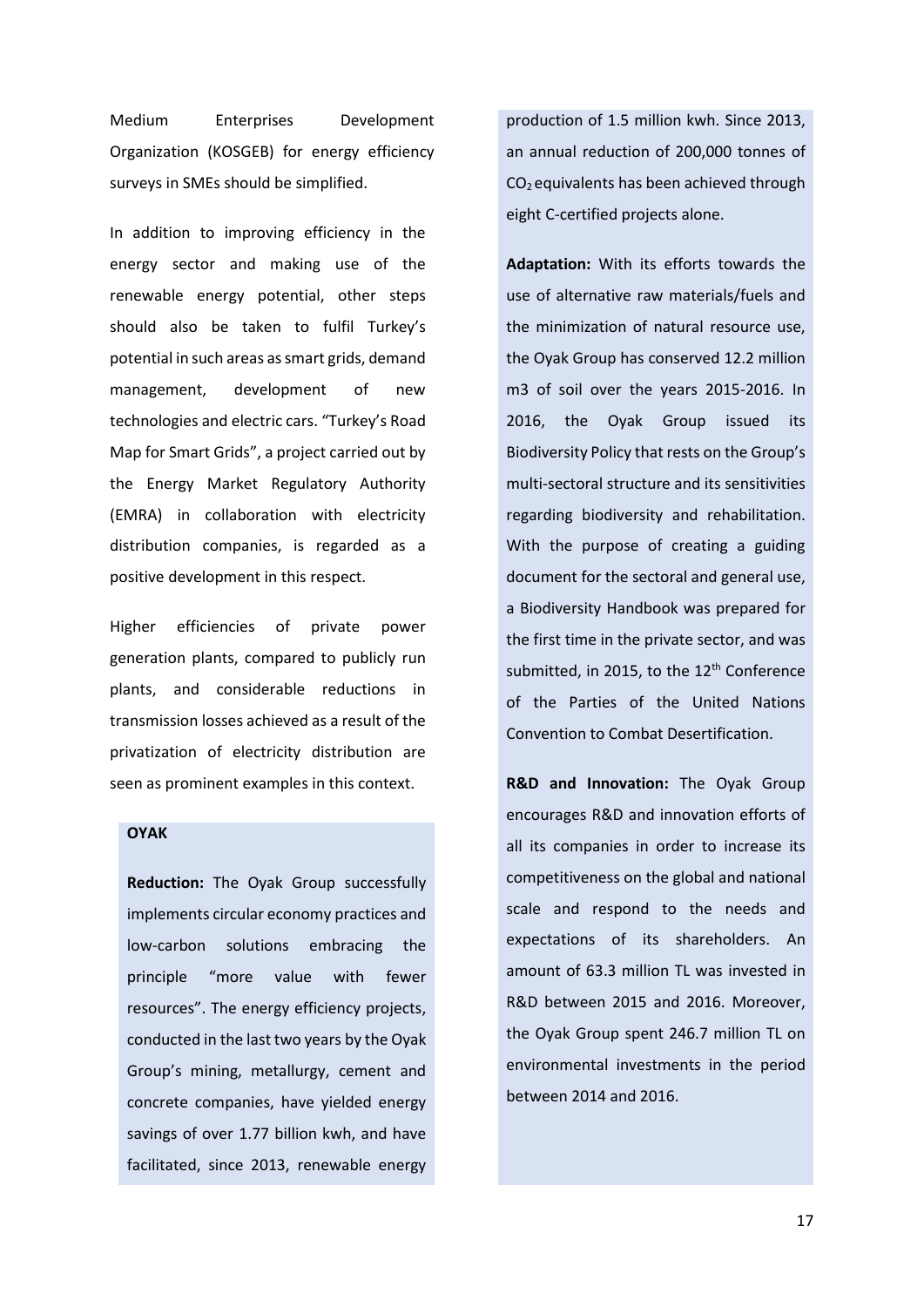#### 5.2. Energy Efficiency in Buildings

It is seen that a considerable part of the emissions reduction target set forth in the Intended Nationally Determined Contribution Document, which was submitted to the UNFCCC Secretariat, is envisaged to be met by measures towards energy efficiency in buildings and by urban renewal efforts. The plans and policies towards this target should include urban renewal goals and projections as well. It is of primary importance to devise a feasible and realistic road map to guide this transformation.

It will also be beneficial to plan efforts towards promoting products with high energy efficiency with a view to increasing energy savings in homes<sup>24</sup>.

The urban renewal process should be used as an opportunity to put into practice, during the designing and construction phases of the new building stock, measures towards efficient use of energy, waste prevention and expansion of renewable energy use.

Energy efficiency criteria for public procurements should be reviewed and implementation of the identified measures should be made obligatory.

# **POLAT ENERJİ**

**Reduction:** Operating in the field of electricity generation from renewable energy sources, Polat Energy averages an annual emissions reduction of 1.2 million tonnes of  $CO<sub>2</sub>$  equivalents, thanks to the eight wind power plants with a total installed capacity of 660 MW owned by its subsidiaries.

Being Turkey's largest operational wind power plant with an installed capacity of 240.1 MW, Soma WPP represented our country in the "Turkey" episode of the "24 [Hours of Reality](https://www.24hoursofreality.org/)" broadcast, which was part of the "Climate Reality Project" initiated by the former Vice President of the US, Al Gore, to address climate change and the energy problem.

Organized to give support to the Paris Agreement, the "24 Hours of Reality" project included 24 countries with the highest levels of carbon emissions and introduced a project selected from each country for addressing climate change. The 16<sup>th</sup> episode of the project was dedicated to Turkey and presented Al Gore's commentary on the effects of climate change in Turkey as well as a documentary

1

*[cg/item/8973-turkiyenin-2020-yili-sonrasina](http://tusiad.org/tr/cevre-iklim-degisikligi-cg/item/8973-turkiyenin-2020-yili-sonrasina-yonelik-iklim-degisikligiyle-mucadeleye-iliskin-ulusal-katki-niyet-belgesi)[yonelik-iklim-degisikligiyle-mucadeleye-iliskin](http://tusiad.org/tr/cevre-iklim-degisikligi-cg/item/8973-turkiyenin-2020-yili-sonrasina-yonelik-iklim-degisikligiyle-mucadeleye-iliskin-ulusal-katki-niyet-belgesi)[ulusal-katki-niyet-belgesi](http://tusiad.org/tr/cevre-iklim-degisikligi-cg/item/8973-turkiyenin-2020-yili-sonrasina-yonelik-iklim-degisikligiyle-mucadeleye-iliskin-ulusal-katki-niyet-belgesi)*

*<sup>24</sup>TÜSİAD Opinion on the Intended Nationally Determined Contribution Document regarding Turkey's post-2020 climate change mitigation efforts [http://tusiad.org/tr/cevre-iklim-degisikligi-](http://tusiad.org/tr/cevre-iklim-degisikligi-cg/item/8973-turkiyenin-2020-yili-sonrasina-yonelik-iklim-degisikligiyle-mucadeleye-iliskin-ulusal-katki-niyet-belgesi)*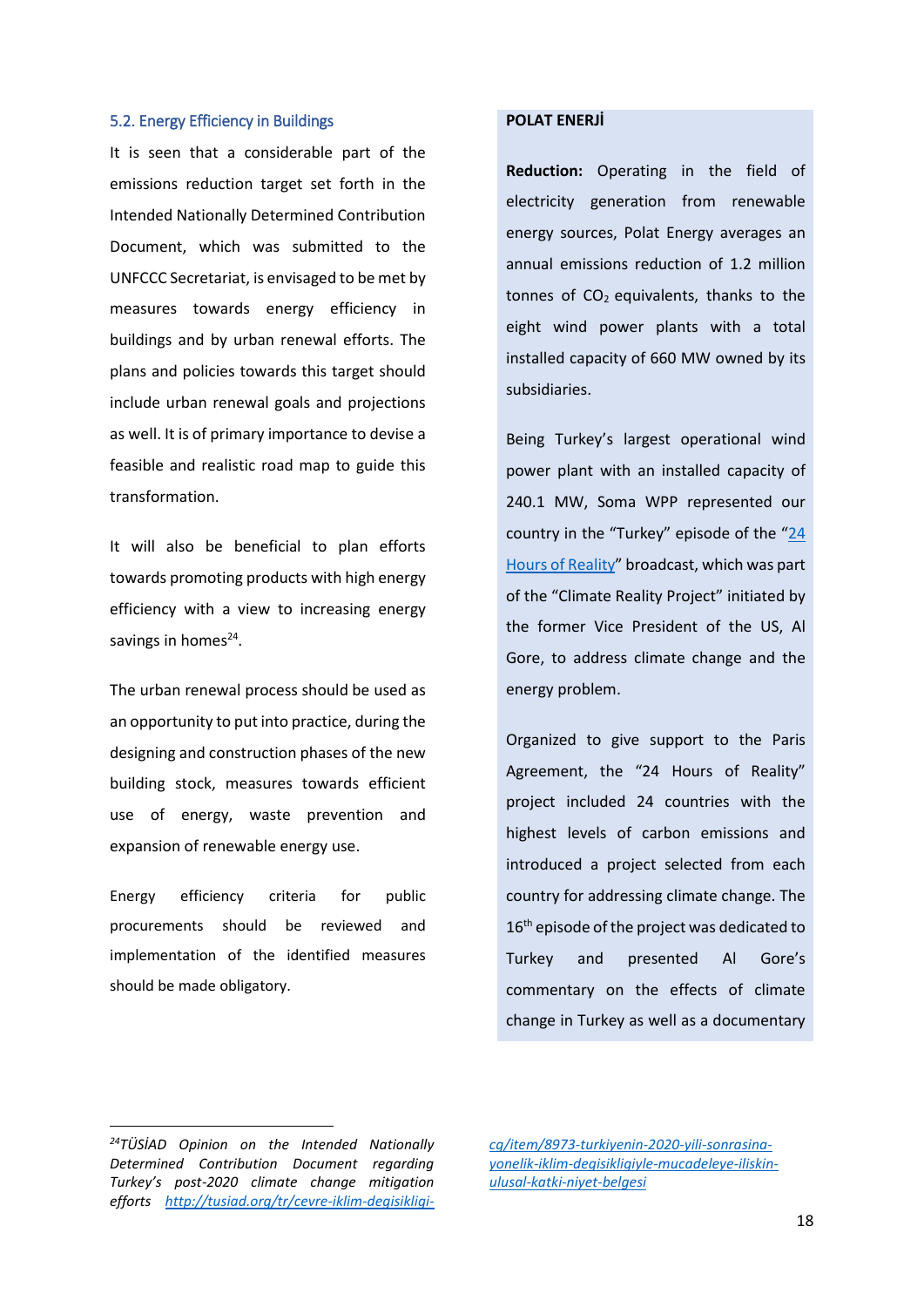film about Soma WPP, which had been shot in Manisa-Soma.

The documentary film included interviews conducted with the plant personnel at their homes and on the job, given that the personnel are selected specifically from the local community. By this way, the issue of climate change and the fight against it are presented from the eyes of the personnel who live in the region.

### 5.3. Energy Efficiency in Transport

The INDC does not include a timetable for the transport sector targets. Scheduling a timetable for this issue area will help build predictability that is much needed in the planning of private sector investments.

"Combined transportation", a model also emphasized in the Energy Efficiency Strategy Paper, is an exceptionally rational mode of transport chain in which different modes of transport are used where they are the most efficient in technical and economic terms. This model helps reduce per-unit fossil fuel consumption by motor vehicles, prevent fuel waste in urban transport and decrease environmentally hazardous emissions<sup>25</sup>. In this context, a "Combined Transportation Strategy" should be framed, in the first place,

**.** 

with the aim of "developing combined transportation", and relevant legislation should be completed and put into effect to ensure effective implementation<sup>26</sup>.

In addition to these, the use of smart transportation systems that utilize information and communication technologies should be expanded in order to improve energy and transportation efficiency.

# **TÜPRAŞ**

**Reduction:** Energy efficiency projects are among the measures adopted in combating climate change as these projects contribute to greenhouse gas emissions reduction. With the implementation of such energy efficiency projects as energy recovery from waste heat, modernization of furnaces and boilers, modernization of processing units, and thermal integration, a reduction of about 1.15 million tonnes of greenhouse gas emissions as well as energy savings of 3.6 million Gcal were achieved in the period between 2011 and 2016. These projects won SENVER, SEVAP and ICCI awards.

#### **R&D and Innovation:**

**Energy Recycling with Membrane Deaerator Cold Boiler Feed Water;** This innovative method is used for recycling wastewater, which in turn reduces energy

*<sup>25</sup> Republic of Turkey Ministry of Energy and Natural Resources, "Energy Efficiency Strategy Paper (2012- 2023)", 2012*

*<sup>26</sup> TÜSİAD Opinion on the Intended Nationally Determined Contribution Document regarding* 

*Turkey's post-2020 climate change mitigation efforts [http://tusiad.org/tr/cevre-iklim-degisikligi](http://tusiad.org/tr/cevre-iklim-degisikligi-cg/item/8973-turkiyenin-2020-yili-sonrasina-yonelik-iklim-degisikligiyle-mucadeleye-iliskin-ulusal-katki-niyet-belgesi)[cg/item/8973-turkiyenin-2020-yili-sonrasina](http://tusiad.org/tr/cevre-iklim-degisikligi-cg/item/8973-turkiyenin-2020-yili-sonrasina-yonelik-iklim-degisikligiyle-mucadeleye-iliskin-ulusal-katki-niyet-belgesi)[yonelik-iklim-degisikligiyle-mucadeleye-iliskin](http://tusiad.org/tr/cevre-iklim-degisikligi-cg/item/8973-turkiyenin-2020-yili-sonrasina-yonelik-iklim-degisikligiyle-mucadeleye-iliskin-ulusal-katki-niyet-belgesi)[ulusal-katki-niyet-belgesi](http://tusiad.org/tr/cevre-iklim-degisikligi-cg/item/8973-turkiyenin-2020-yili-sonrasina-yonelik-iklim-degisikligiyle-mucadeleye-iliskin-ulusal-katki-niyet-belgesi)*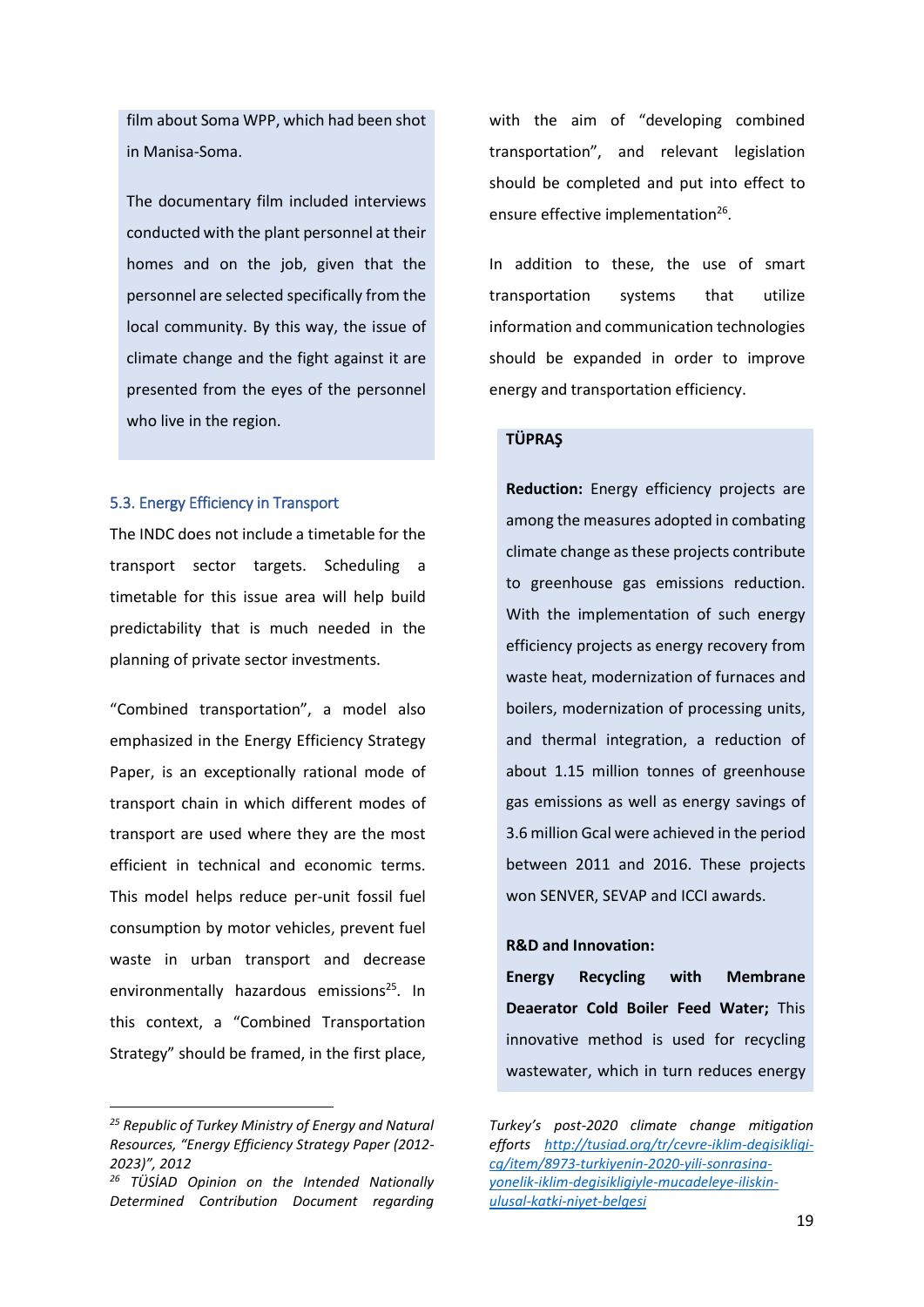consumption and emissions. This technology is unprecedented in the world in terms of the process it involves. The project is patented and was awarded the first prize in the "Process Category" of the national leg of the 2013-2014 European Business Awards for the Environment. In addition, energy processes are effectively monitored by the help of the *"TUPRAS Energy Network Monitoring and Optimization"* and the "*Heat Exchanger Pollution Monitoring"* models.

**Municipal Urban Wastewater Recycling for Reuse as Process Water in Industry;** The water required for the refinery's

production operation is provided from the ISU's (Izmit Water and Sewage Administration) Bay Wastewater Treatment Facility by using innovative treatment technologies. This project allows for a considerable amount of annual water savings that nearly equals the water demand of a city with a population of 130,000. The project entitled "Using Municipal Waste Water as Process Water for Recovery" qualified as one of the finalists in the "Process Category" of the national leg of the 2015-2016 European Business Awards for the Environment. <https://www.tupras.com.tr/ks-raporlari>